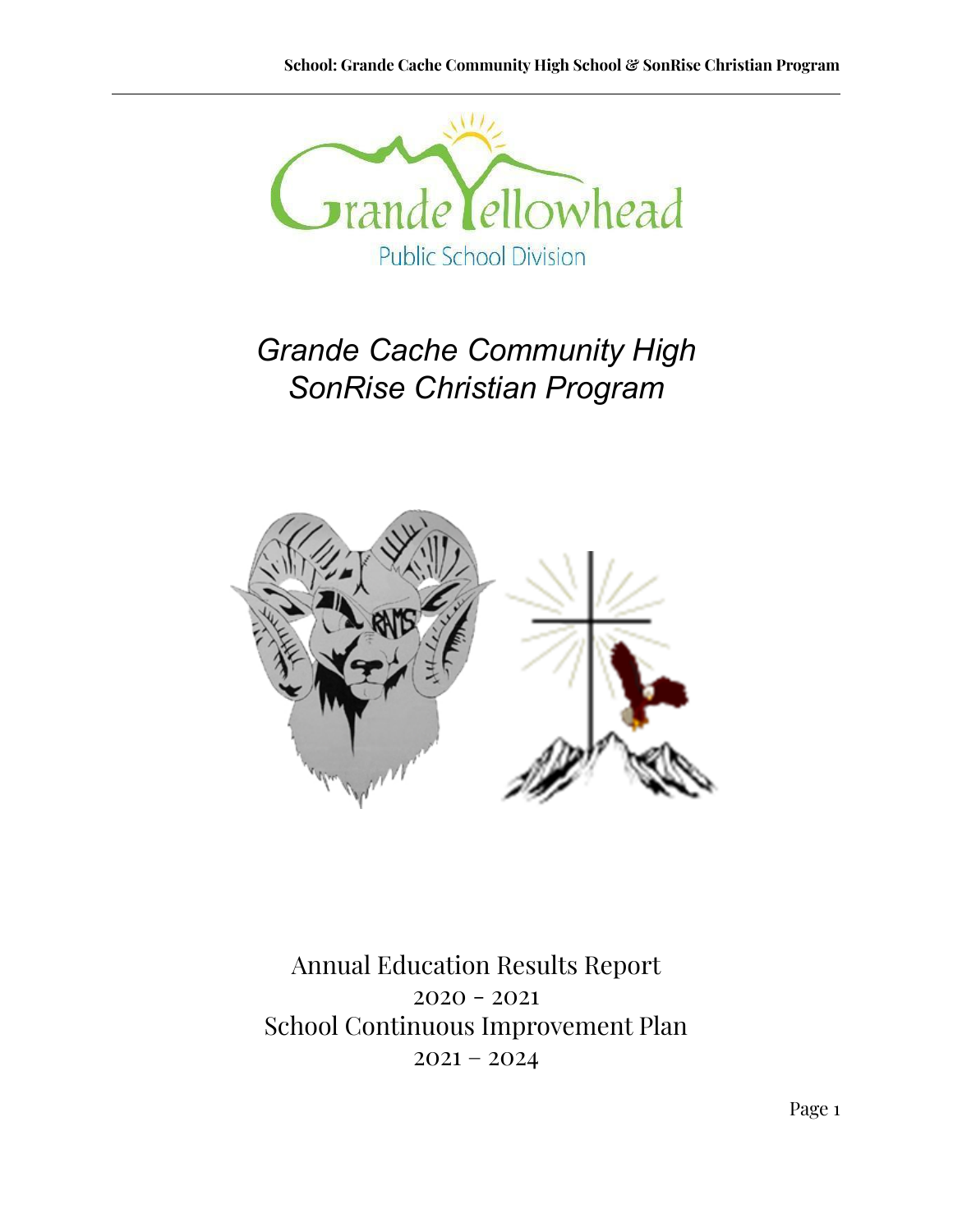

### **VISION**

Our school division endeavours to provide each student with the opportunity to fulfill their potential and pursue their dreams.

## **MISSION**

We nurture each student's education and well-being within an inclusive rural learning community.

## **PRIORITIES**

Student Learning ∙ Teaching & Leadership Excellence ∙ Community Engagement

## **CORE VALUES**

Integrity ∙ Trust ∙ Honesty ∙ Mutual Respect ∙ Courage ∙ Commitment

## **BELIEFS AND VALUES**

- The parent is the primary advocate of the child.
- Every individual has the right to a welcoming, caring, respectful, safe and inclusive learning environment.
- Rural communities contribute to the success of all our students.
- All students develop a passion for life-long learning, innovation and excellence.
- Learning is a shared responsibility between students, parents, schools and communities.
- Learners are well prepared for active citizenship.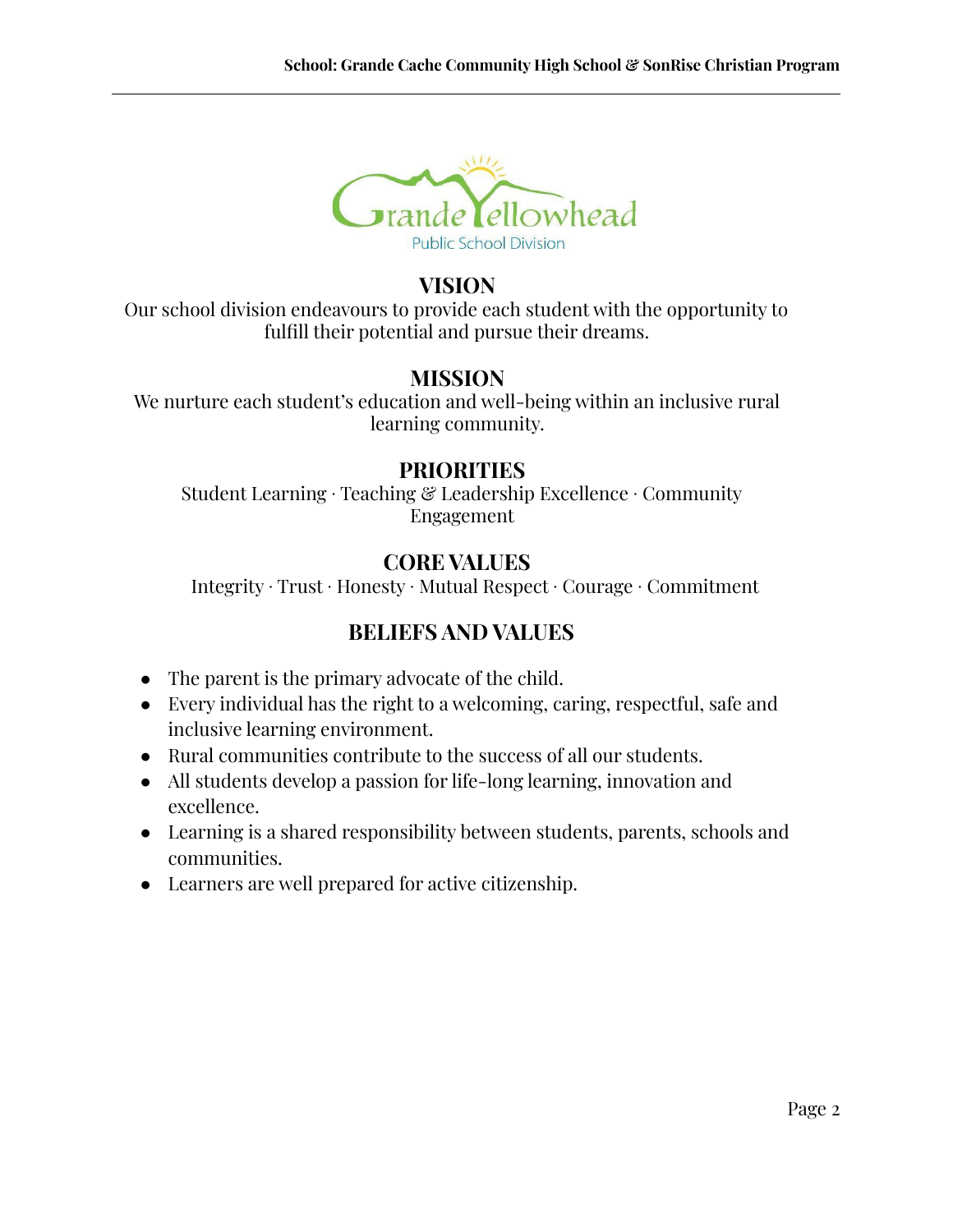# **Public Assurance**

The planning and reporting processes that school authorities use reflect the guiding principles, domains and enabling processes outlined in the Assurance Framework. Effective planning and results reporting occurs in a continuous improvement cycle and are integral to school authority accountability and assurance. The planning and reporting cycle (see graphic below) involves:

- Developing/updating plans based on results, contextual information and provincial direction,
- Incorporating stakeholder input based on engagement activities at various points throughout the process, as appropriate,
- Preparing budgets that allocate or re-direct resources to achieve priorities and meet responsibilities,
- Implementing research and practice-informed strategies to maintain or improve performance within and across domains and focused on student growth and achievement,
- Monitoring implementation and adjusting efforts as needed
- Measuring, analyzing and reporting results,
- Using results to identify areas for improvement and to develop strategies and targets for the next plan (i.e. evidence-informed decision making), and
- Communicating and engaging with stakeholders about school authority plans and results.

The Division recognizes its responsibility to keep stakeholders informed about accomplishments and work toward the plan priorities. The Division and its schools will keep its school communities and the public informed of progress throughout the year on strategies identified in the *School Continuous Improvement Plan*.

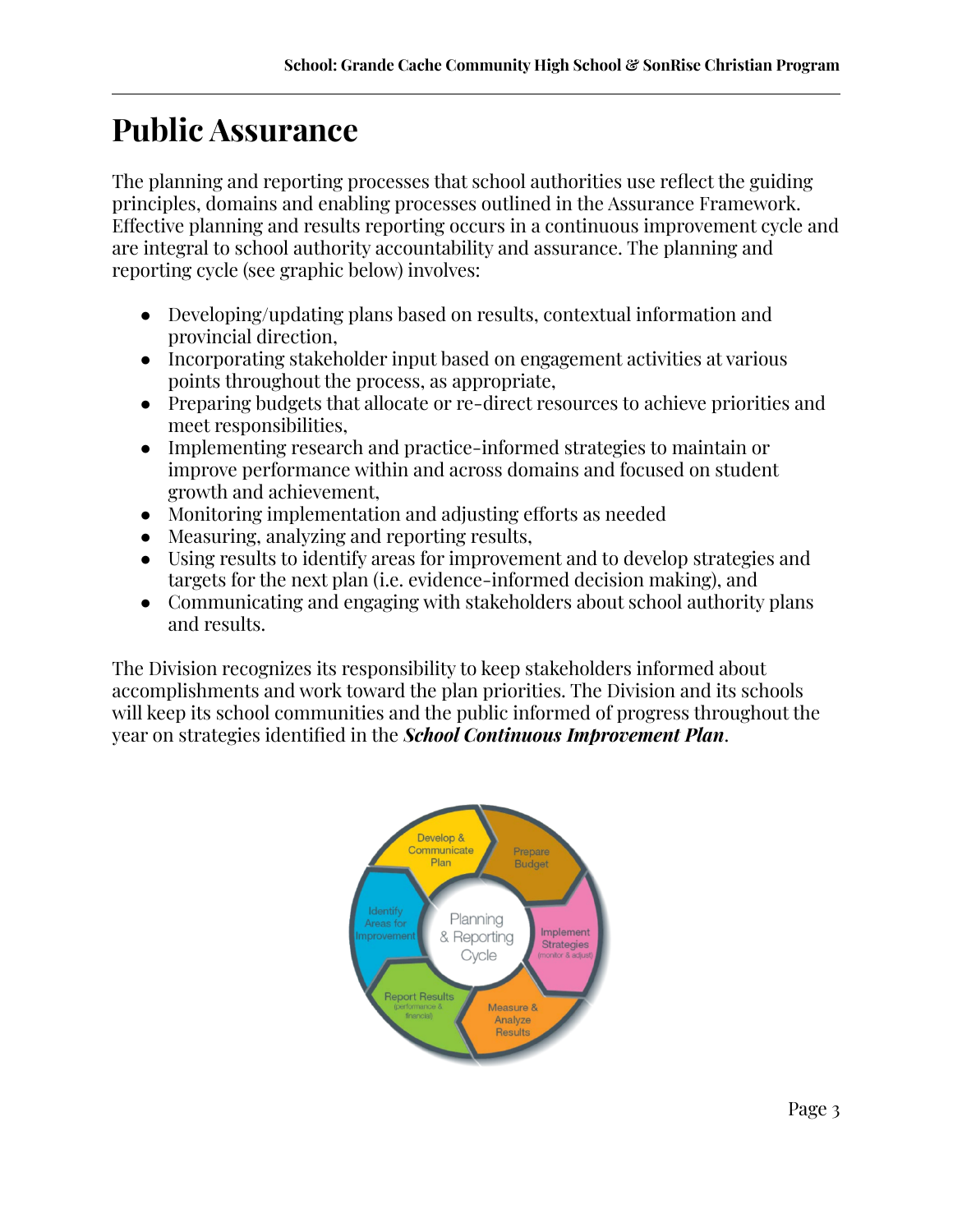# **School Profile**



**Our Vision**: *"Grande Cache Community High School is a professional learning community where student learning is valued in a supportive and inclusive environment sustained by the staff, students and community partners".*

**Our Mission**: *"To work in partnership with the community to meet the unique learning needs of all students as they become contributing members of the community and engaged citizens."*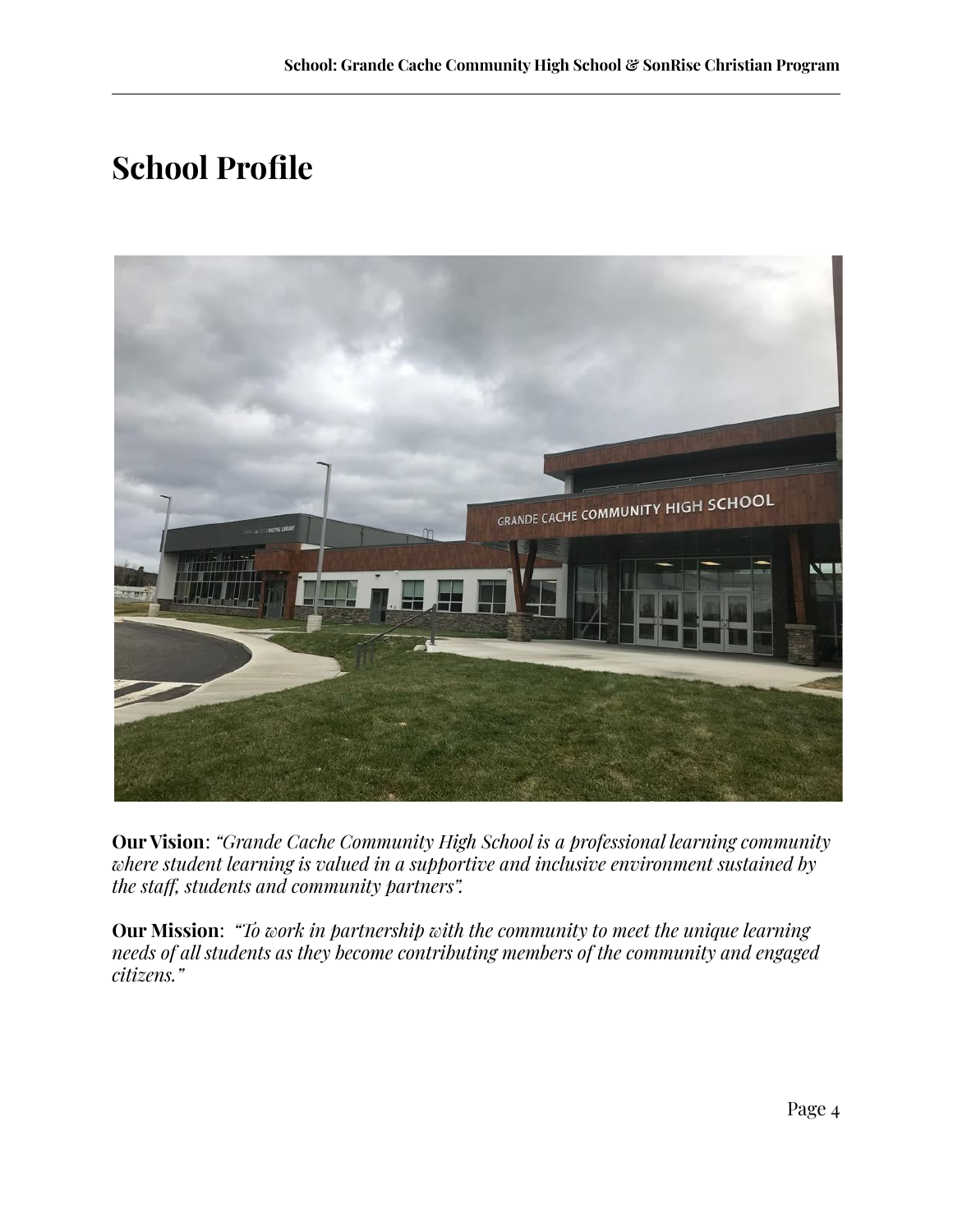### **School Demographics**

| Personnel                         | 2021-2022 | 2020-2021      | 2019-2020 | 2018-2019<br>FTE | 2017-18<br><b>FTE</b> | 2016-17<br><b>FTE</b> |
|-----------------------------------|-----------|----------------|-----------|------------------|-----------------------|-----------------------|
| <b>School Administration</b>      | 1.25 FTE  | $1.25$ FTE     | 1.25 FTE  | $1.4$ FTE        | $1.0$ FTE             | $1.4$ FTE             |
| <b>LST</b>                        | $.5$ FTE  | $.5$ FTE       | $.5$ FTE  | $.5$ FTE         | $.5$ FTE              | $.5$ FTE              |
| <b>Certificated Staff FTE</b>     | 14.1 FTE  | 14.00 FTE      | 14.00 FTE | 15.375           | 15.625                | 16.75                 |
| <b>Support Staff</b>              | 7.8       | 6.8            | 6.4       | 6                | 11                    | 10                    |
| <b>ECS Student Population</b>     | 3         | $\overline{7}$ | 9         | 12               | 6                     | 6                     |
| Grades 1-12 Student<br>Population | 248       | 234            | 228       | 223              | 229                   | 252                   |
| SonRise Population                | 46        | 46             | 61        | 61               | 60                    | 70                    |
| Grade 9-12 count                  | 202       | 188            | 167       | 162              | 169                   | 182                   |
| <b>FSLC</b>                       | .333      | .333           | .333      | .333             | .333                  | .333                  |
| <b>Success Coach</b>              | .333      | .333           | .333      | .333             | .333                  | .167                  |

Grande Cache Community High and SonRise Christian Program is a completely renovated K-12 school that was completed in September of 2017. The school is located in Grande Cache, AB, which is located in the foothills of the Rocky Mountains. GCCHS offers a 9-12 high school program and a K-6 SonRise Christian program. SonRise Christian Program is a nondenominational elementary school K-6 offering a Christian based education which is run by Grande Yellowhead Public School Division. Enrolment in the school, as of September 30th, 2020, is 248 students. Currently, we have 46 students in Sonrise and 202 students grade 9-12. Included in the 248 are 22 students who are virtual and 20 who are in the hybrid program currently (October 21).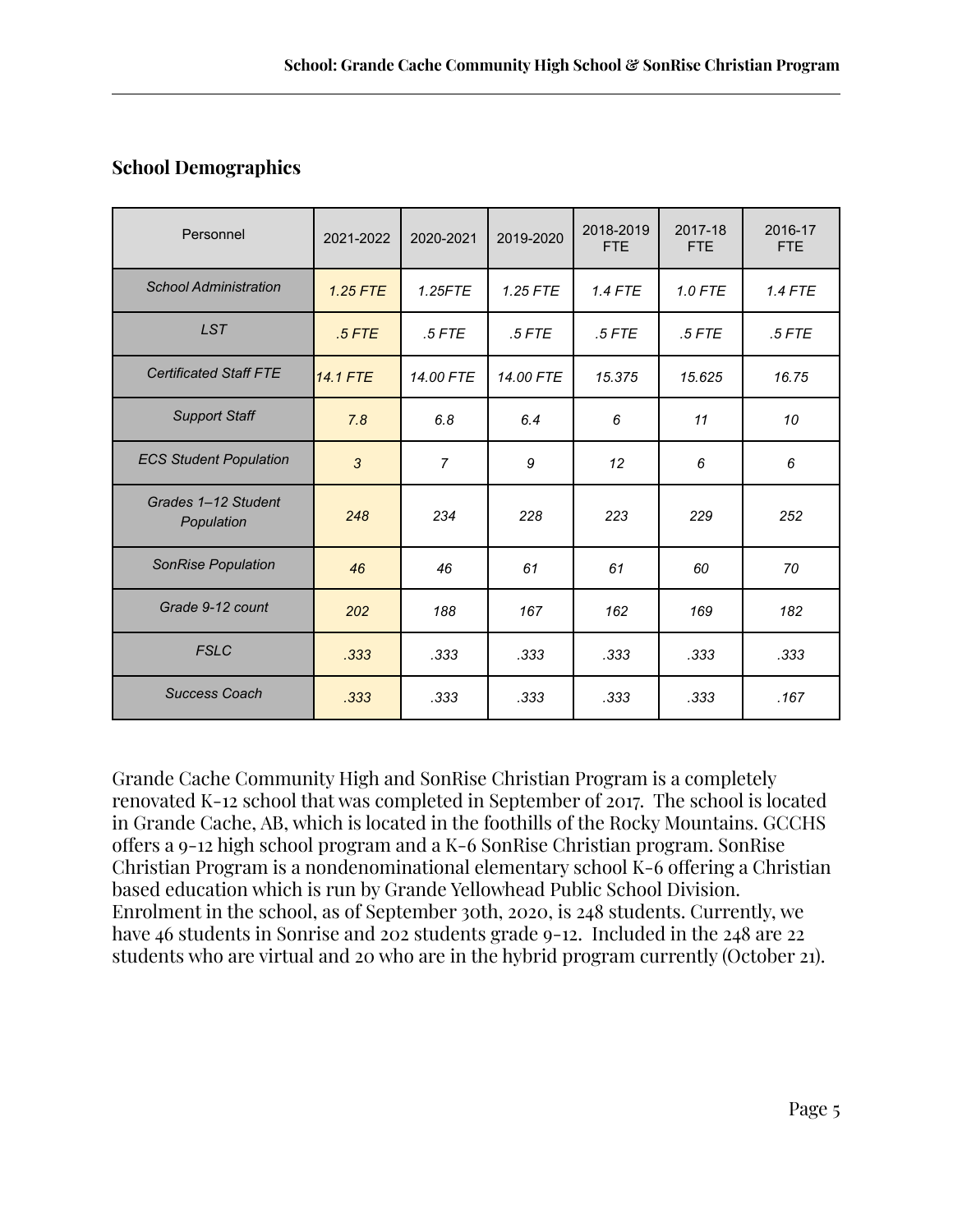# **Principal's Message**

Our staff wishes to ensure that all students learn at high levels. On our October 16th professional development day, staff sat down to look at school data. We noticed some trends in the data and we celebrated some successes. We also determined some needs and formulated goals to address those concerns. On October 22nd, this fall, staff met during PLC time where we clearly defined the goals along with strategies to accomplish the goals included in this plan. School council will review the goals and strategies included in this plan and feedback provided will be taken into consideration and the SCIP will be modified if needed. We would like to increase parent involvement in our school and are calling on our parents to actively serve on the school council. A strong school council would provide us with a parental perspective and help guide us in the education of our children.

The staff at Grande Cache Community High School (GCCHS) are committed to consistent improvement in student learning and this SCIP plan is a reflection of that. This document is a living document and will grow as needed. It will guide our work and will be reviewed at many points throughout the year particularly on professional growth days. Our staff are extremely caring and dedicated to their jobs. We look forward to meeting the needs of all children.

We are very fortunate to have many great community organizations and businesses that host our students for work experience placements. Our community is engaged in our school, and we are fortunate to have many community guest speakers and volunteers. Outstanding financial support from many local businesses and organizations helps fund our numerous programs and initiatives, such as our ELITE, Outdoor Education, Construction Technology, Cosmetology, and our school-wide breakfast and snack program. This year we have expanded our program to offer some special free lunch days to students.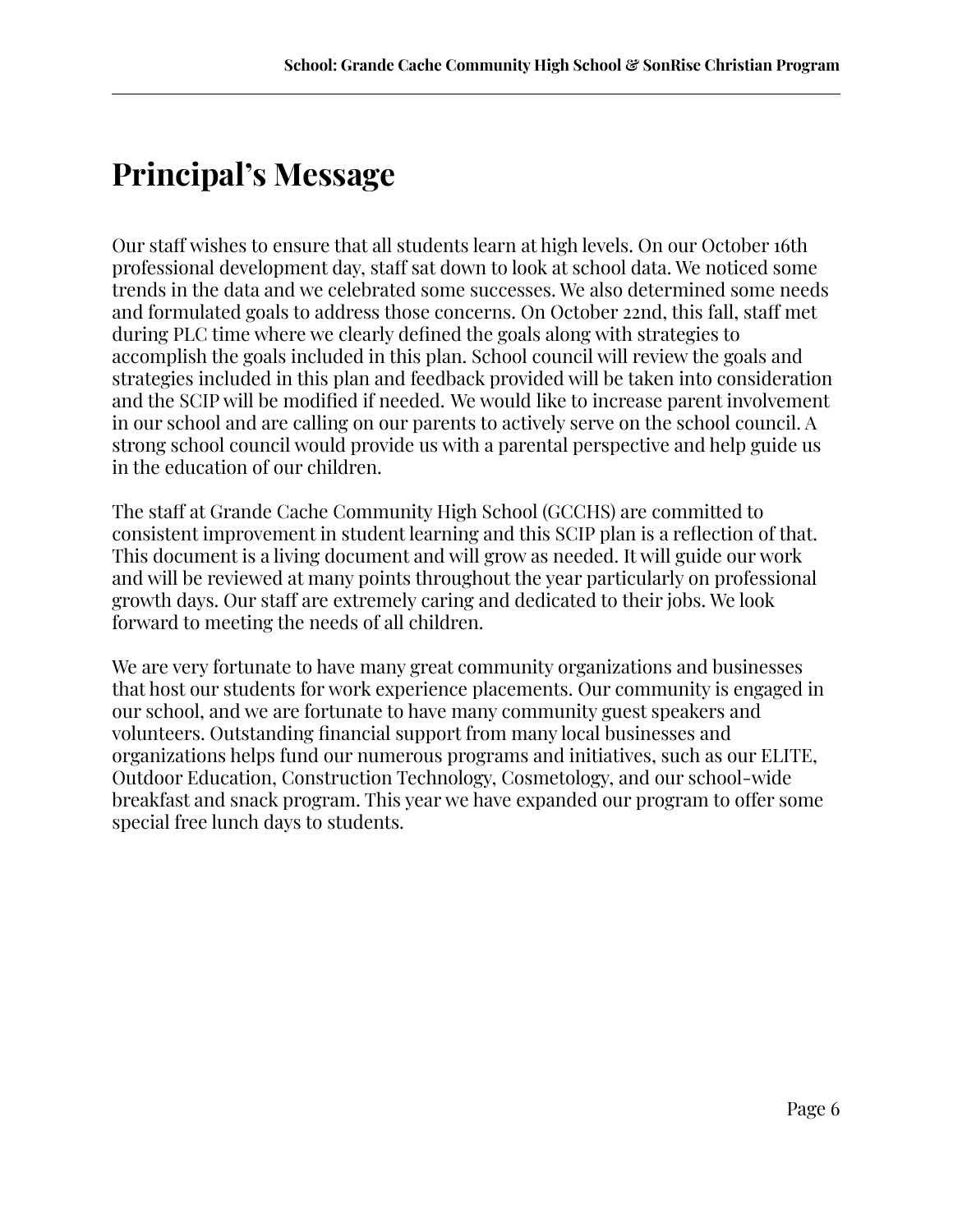# **Assurance Measures Report**

- ➢ Alberta Education provides all school jurisdictions in Alberta with Accountability Pillar Reports each year. The results for the measures of High School Completion, Drop Out Rate, Post-Secondary Transition Rate, and Rutherford Scholarship Eligibility Rate are updated after the end of the school year.
- ➢ Parents, students, and teachers are invited and encouraged to complete the Accountability Survey (created by Alberta Education and administered at schools for students and teachers). **Parents with students in Grades 4, 7, and 10** complete paper surveys or an online survey option which are both mailed directly to them.
- $\geq$  All students in grades 4-12 and all teachers are provided opportunities by GYPSD schools to complete the survey.
- $\geq$  Surveys are typically open at the beginning of January until the third week of February and results of the survey are available in early October of the following school year.

Areas included on the Assurance survey and examples of questions asked to determine the ratings are as follows:

#### 1**. Student Growth & Achievement**

- Provincial Achievement Test results.
- Diploma Exam results.
- High School Completion results.

#### 2. **Teaching & Leading**

• Survey measure of Education Quality.

#### 3. **Learning Supports**

- Survey measures of Safe  $\mathcal{C}$  Caring, Student Inclusion and Access to Supports  $\mathcal{C}$  Services.
- Programs, services, strategies and local measures/data used to demonstrate that the school authority is improving First Nations, Métis and Inuit student success and ensuring all students, teachers and school leaders learn about First Nations, Métis and Inuit perspectives and experiences, treaties, agreements, and the history and legacy of residential schools.
- Programs, services, strategies and local measures/data used to demonstrate that all students have access to a continuum of supports and services, including specialized supports and services, consistent with the principles of inclusive education.

#### 4. **Governance**

- Survey measure of Parent Involvement.
- School authorities provide the amount budgeted for 2020/2021, the amount spent and the variance between these amounts for operational expense categories.
- Processes, strategies and local measures /data to demonstrate that the school authority has effectively managed its resources including collaboration with other school authorities, municipalities and community agencies.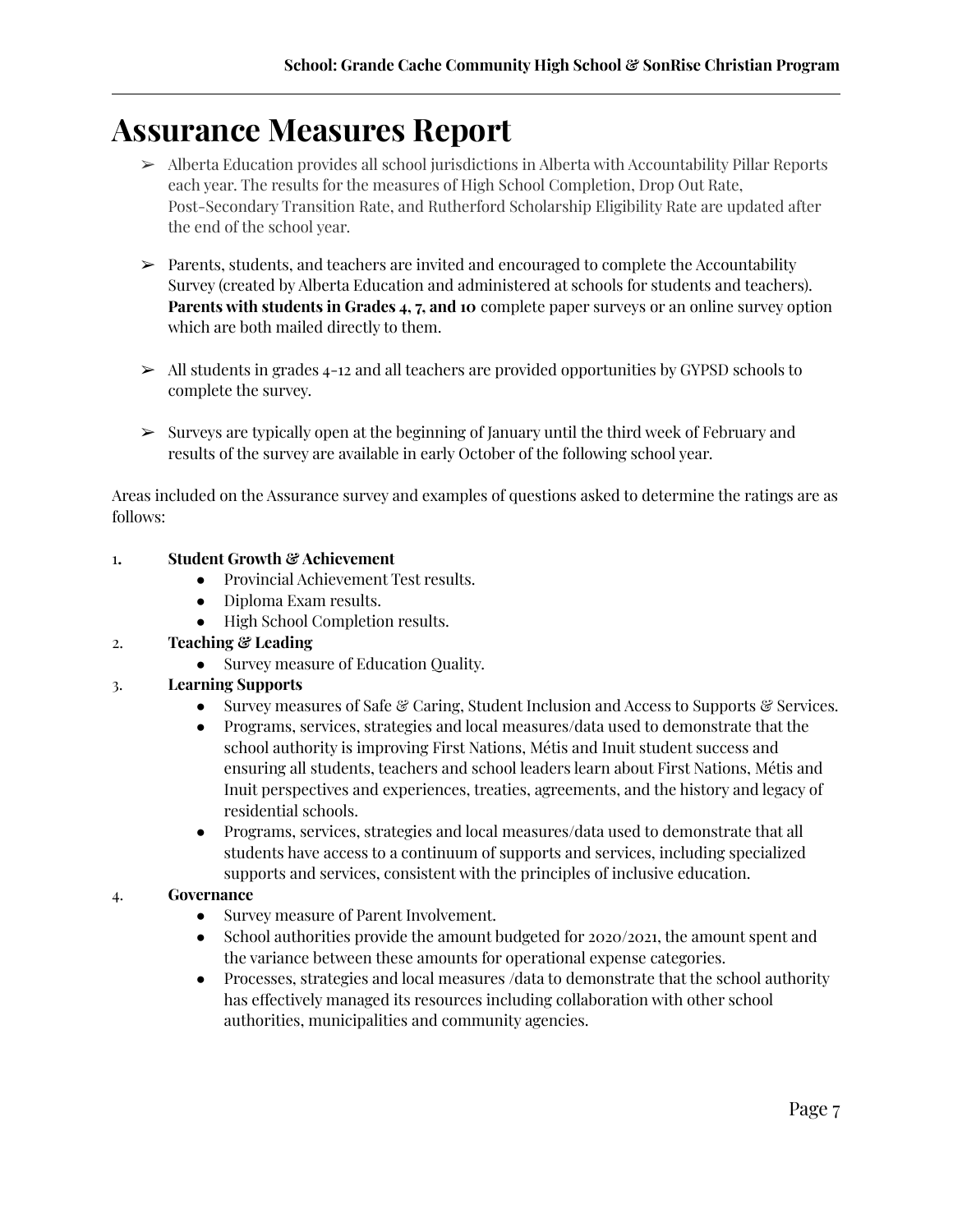● Processes, strategies and local measures/data to demonstrate that stakeholders were engaged to develop priorities and share progress and results, including how the school board met its obligations under the School Councils Regulation, section 12.

#### 5. **Local & Societal Context**

● Information about the school authority, students, staff and communities served (such as demographic or socioeconomic data) that provides context for the plan and report.

# **Diploma and Provincial Results**

Grande Yellowhead Public School division embraces the belief that all students can learn and develop their gifts. GYPSD Schools approach all measures of student success from within this philosophical framework. A vast array of classroom assessment practices, both formal and informal measures are employed to determine student success. Students receive the highest quality education and, in turn, the best opportunities to develop their gifts, talents, and potential in school and beyond.

As a result of COVID 19, Diploma exams and Provincial Achievement Tests were cancelled for the 2020 - 2021 school year so these measures **have not been updated in the Alberta Education Assurance Measures Results**.

# **Division Screening Tools**

GYPSD uses screening tools to assess how students are doing in reading comprehension and fluency, writing, and mathematics to inform instruction to ensure the success of all students.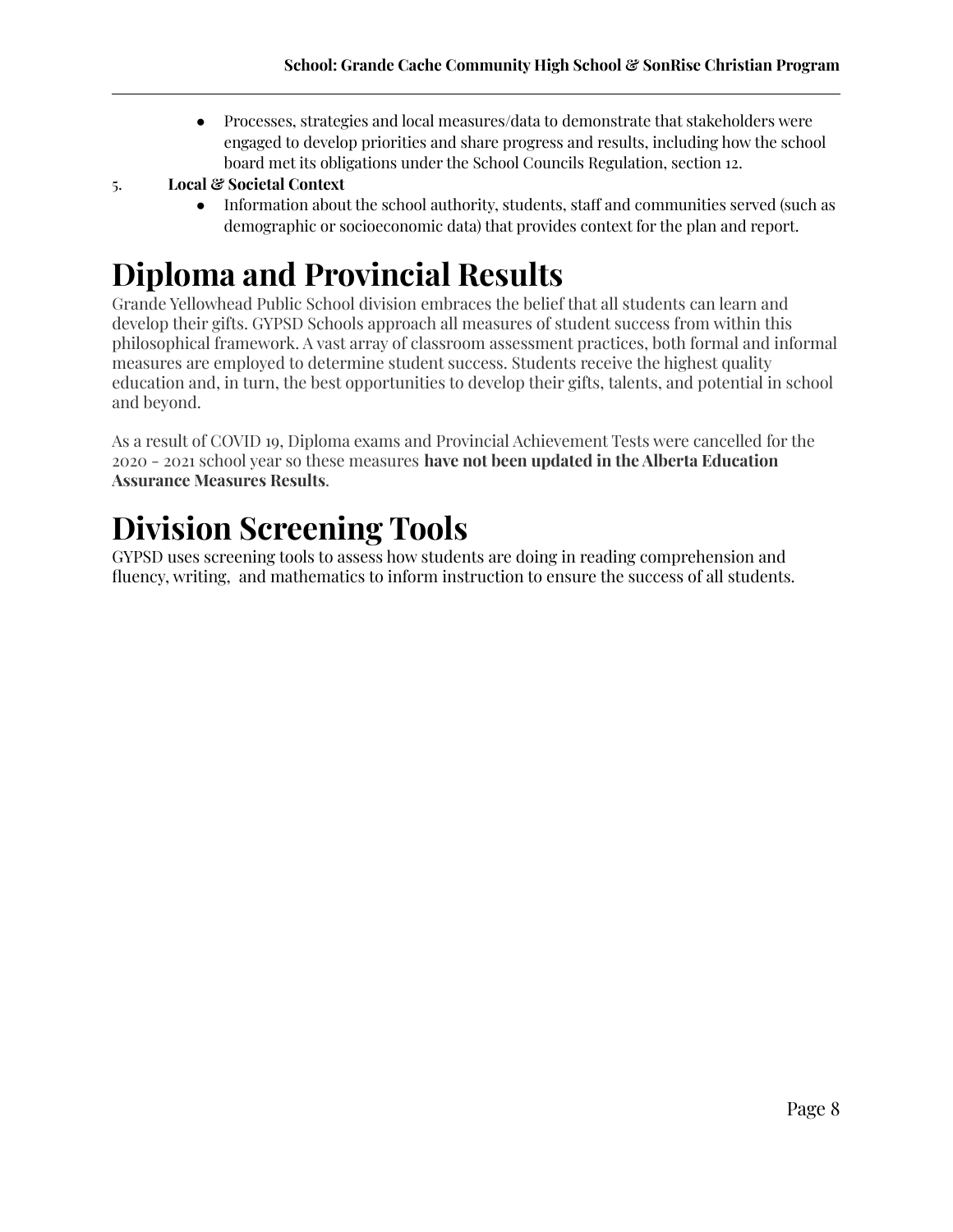#### **Required Alberta Education Assurance Measures - Overall Summary**

### Hberta 30Vernmen

**School: 2042 Grande Cache Community High School** 

Spring 2021

|                               |                                                                                        | Grande Cache Comm. High Sch.    |                                   | Alberta                |                                 | <b>Measure Evaluation</b>         |                        |                    |                   |              |
|-------------------------------|----------------------------------------------------------------------------------------|---------------------------------|-----------------------------------|------------------------|---------------------------------|-----------------------------------|------------------------|--------------------|-------------------|--------------|
| <b>Assurance Domain</b>       | Measure                                                                                | <b>Current</b><br><b>Result</b> | <b>Prev Year</b><br><b>Result</b> | Prev 3 Year<br>Average | <b>Current</b><br><b>Result</b> | <b>Prev Year</b><br><b>Result</b> | Prev 3 Year<br>Average | <b>Achievement</b> | Improvement       | Overall      |
|                               | <b>Student Learning Engagement</b>                                                     | 87.2                            | n/a                               | n/a                    | 85.6                            | n/a                               | n/a                    | n/a                | n/a               | n/a          |
|                               | Citizenship                                                                            | 79.4                            | 83.6                              | 78.8                   | 83.2                            | 83.3                              | 83.0                   | n/a                | n/a               | n/a          |
|                               | 3-year High School Completion                                                          | 84.6                            | 57.7                              | 71.8                   | 83.4                            | 80.3                              | 79.6                   | Intermediate       | Improved          | Good         |
| Student Growth and            | <b>5-year High School Completion</b>                                                   | 79.1                            | 86.1                              | 79.5                   | 86.2                            | 85.3                              | 84.8                   | Low                | <b>Maintained</b> | <b>Issue</b> |
| Achievement                   | <b>PAT: Acceptable</b>                                                                 | n/a                             | n/a                               | 60.6                   | n/a                             | n/a                               | 73.7                   | n/a                | n/a               | n/a          |
|                               | <b>PAT: Excellence</b>                                                                 | n/a                             | n/a                               | 8.4                    | n/a                             | n/a                               | 20.3                   | n/a                | n/a               | n/a          |
|                               | Diploma: Acceptable                                                                    | n/a                             | n/a                               | 66.0                   | n/a                             | n/a                               | 83.6                   | n/a                | n/a               | n/a          |
|                               | <b>Diploma: Excellence</b>                                                             | n/a                             | n/a                               | 9.4                    | n/a                             | n/a                               | 24.1                   | n/a                | n/a               | n/a          |
| <b>Teaching &amp; Leading</b> | <b>Education Quality</b>                                                               | 82.8                            | 88.3                              | 88.8                   | 89.6                            | 90.3                              | 90.2                   | n/a                | n/a               | n/a          |
| <b>Learning Supports</b>      | <b>Welcoming, Caring, Respectful and Safe</b><br><b>Learning Environments (WCRSLE)</b> | 86.2                            | n/a                               | n/a                    | 87.8                            | n/a                               | n/a                    | n/a                | n/a               | n/a          |
|                               | <b>Access to Supports and Services</b>                                                 | 78.7                            | n/a                               | n/a                    | 82.6                            | n/a                               | n/a                    | n/a                | n/a               | n/a          |
| Governance                    | <b>Parental Involvement</b>                                                            | 72.5                            | 76.1                              | 82.5                   | 79.5                            | 81.8                              | 81.4                   | n/a                | n/a               | n/a          |

#### **Reading the Assurance Measures Results**

The Assurance Measures report consists of a common set of performance measures and consistent, fair evaluations of results. Through the Assurance Measures Report, increased emphasis is placed on achieving outcomes, reporting results and using results for informed decision making for the purpose of improving programs and student results in subsequent years.

Impact of the New Assurance Measures Reporting System:

- This was a pilot year for this survey in Alberta.
- Results are not available for **PATs, Diploma Examinations,** and the **Diploma Exam Participation Rate**.
- **3 year** and **5 year High School Completion Rates** are based on school based marks only.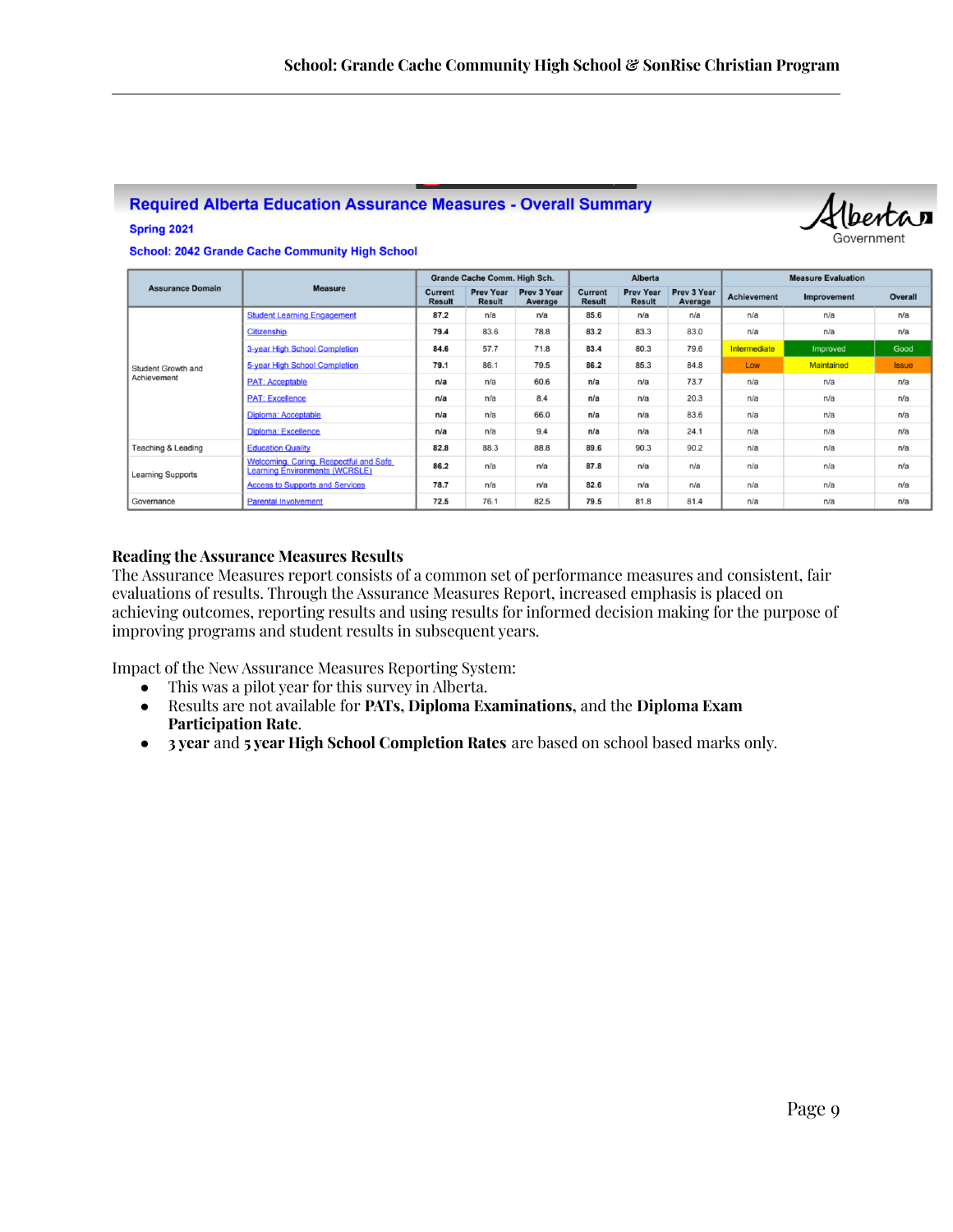#### **School Data Story**

In this section, you will talk about the analysis of each data set dividing it into three sections as shown below in red. This will be a narrative section.

### **Student Success:**

### **Creating Safe Caring Schools**

GCCHS accountability pillars results for 'safe and caring' are in the high range sitting at 86.2 which is 1.6% below the province.

Keeping our students and staff safe during the pandemic is a priority for our staff. We have implemented the divisional re-entry plan. We are proud of the students for following the protocols so well.

Our school team consists of the Principal, Assistant Principal, Learning Support Teacher, Family School Liaison Counsellor and our BEST coach who meet once a week to discuss students in need or crisis. We also discuss general areas of concern of our students. We as a staff have noticed a disconnect regarding a sense of belonging to our school. COVID has put in a wrench in many activities that would normally build student spirit. We are attempting to rectify this situation while maintaining COVID protocols.

We recently started up girls and boys volleyball. We treat them as cohorts, have signed parental permission slips and attendance is taken daily. The practices are extremely well attended and we have already noticed positive results in some students' demeanor. The Student Council will start up soon and begin planning fun events that we can do inside the classrooms. Soon we will be back to playing music as students enter in the morning, setting up fun dress up days, creating a spirit week before Christmas. We have engaged students to help bring some furniture back to the lobby for the students eating at lunch. The students are happy to help and we are seeing a lot more smiles.

We also wanted to ensure all our students have access to food, especially with so many people out of work. We already have the breakfast program in place and we expanded to have snacks available all day in every classroom. The breakfast and snack programs are used by our students daily. This year we received funds from the Breakfast Program of Canada. This extra funding has allowed us to offer lunches and the occasional basis. We always have lunches on hand for any students who need it.

We have a small staff who is committed to developing strong positive professional relationships with students. Staff get to know students well and are able to recognize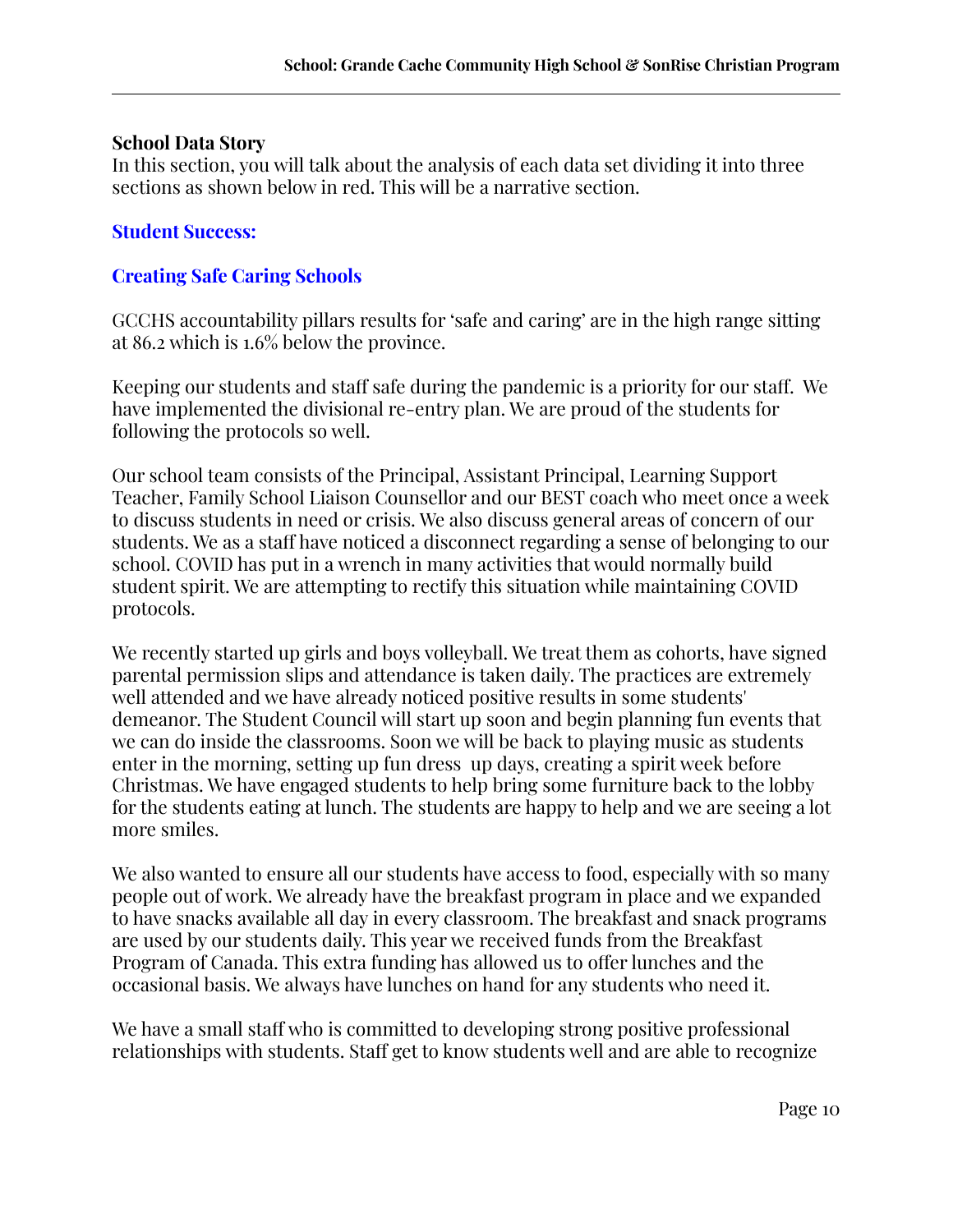when there is student conflict and act to put it to rest immediately. We believe our students have a positive learning climate with strong student-teacher relationships. We have smaller class sizes and teachers are easily accessible to students. It is also an advantage to be able to teach the same students multiple times throughout their high school education. We have worked hard over the last few years creating self regulation spaces so students may monitor their own anxiety.

### **Academic Success**

Due to COVID and the cancellation of the PAT's and DIP's over the last two years the accountability pillar report does not have last year's data. We did a battery of screens at the beginning of the year to assess exactly where our students were at and to look for the greatest areas of need. The data show that our lower elementary has significant gaps in numeracy and literacy. Our current grade 2's have only had half of a year of regular in person programming and the remainder of the school year was online. Our current grade 12's had only half of the grade 10 with regular in person programming. Since that time all grades have had mixtures of in person and online programming. Some students chose to do their entire year online last year. We still have a large number of students doing solely online programming. The early years grant the Alberta Government has promised for the grades 1-3 will help address catching students back up.

#### **Indigenous Education**

At GCCHS our Indegineous students do well compared to the province. We are very proud to say our three year high school completion rate of our Indigenous learners for this year is 14.85% higher than the provincial average. The dropout rate for our Indigenous learners was 0% last year which was 5% below the province's rate. The eligibility of our Indigenous students for the Rutherford Scholarship was 37.4% higher than the provincial average. One area for improvement is the transition rate to post secondary. Currently only 15.7% of our Indegnous student go on to post secondary which is 20% below the provincial average. We do know that many of our students begin working in our community right after graduation in high paying jobs.

The Aseniwuche Winewak Nation supports our students by providing calculators, computers and other stay in School Awards for Indigenous students. During the pandemic, our school is providing laptop loans out to our students to help those who are choosing to learn virtually.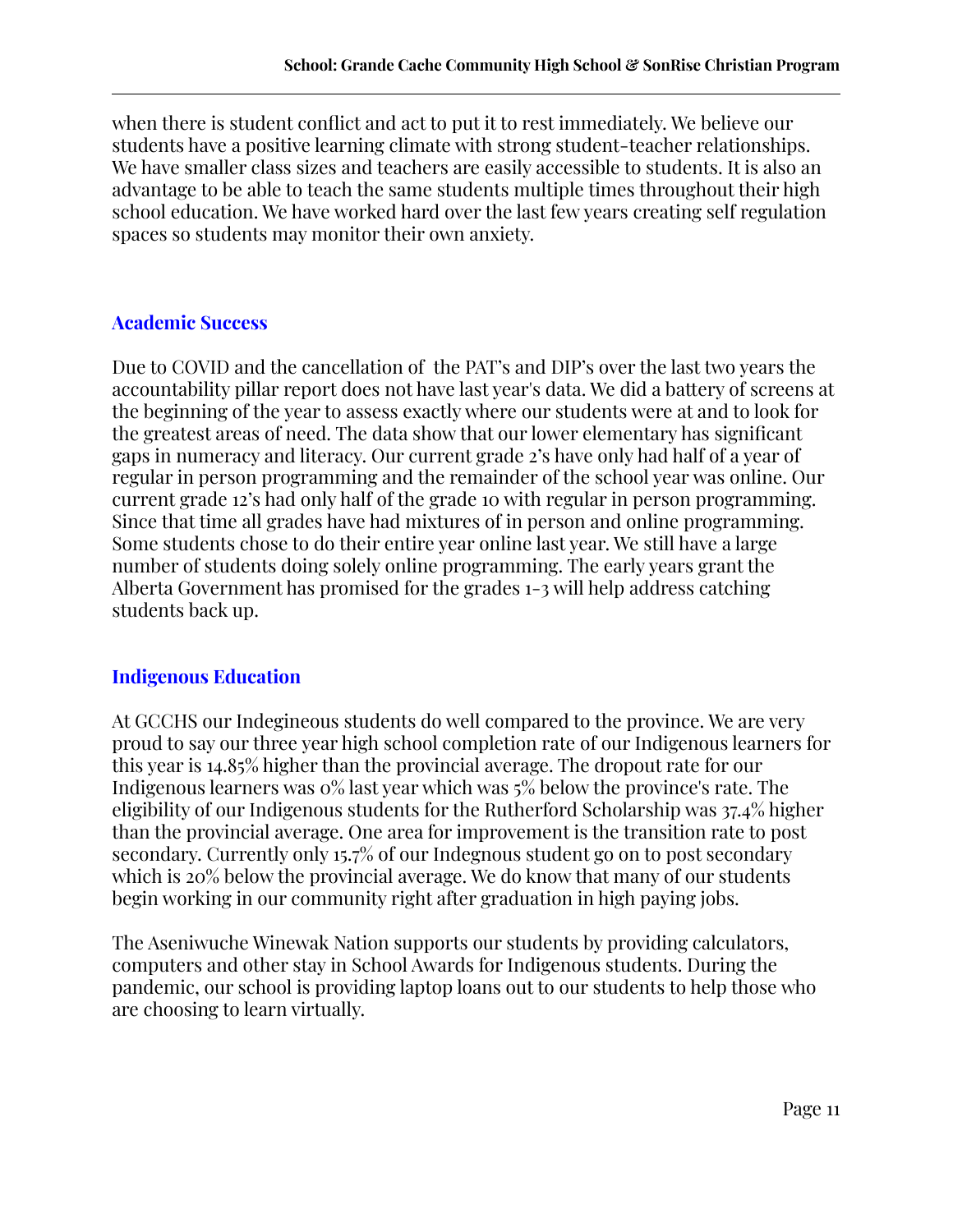This year we are offering Indigenous Studies 10 for the first time. The course will be an optional course offered to our grade 11 and 12 students. We are excited about the course and will be hoping to use many of our Elders and Knowledge Keepers as guest speakers.

#### **Teaching and Leadership Excellence:**

In September of 2019, the province implemented a new Teacher Quality Standard (TQS) for all teachers across the province. Quality teaching occurs when the teacher's ongoing analysis of the context, and the teacher's decisions about which pedagogical knowledge and abilities to apply, result in optimum learning for all students. Our staff have been preparing for the new standard by familiarizing ourselves with the new competencies over the last few years through various professional development opportunities. As a staff, we have taken a deep dive into each of the standards in order to better understand each competency and reflect on what quality teaching looks like. Likewise, there is a new Leadership Quality Standard (LQS) also implemented in September 2019. The division has been preparing jurisdictional leaders for many years at symposiums and divisional team leadership meetings. All principals and assistant principals have taken leadership certification courses through the Alberta Teachers Association (ATA) and College of School Superintendents (CASS) in order to obtain their leadership qualification. New to the TQS and LQS is a specific competency based on Indigenous foundational knowledge. Staff plan on devoting a professional growth day to grow our knowledge base in this area.

### **Community Engagement:**

This year all of our school council meetings, parent teacher interview meetings and other parent meetings will be virtual via Google Meet. We would like to increase parent involvement in our school and are calling out to our parents to serve on the school council. You can now come to a school council meeting from the comfort of your home. A strong school council will provide us with a parental perspective and help guide us in the education of our children. During school council meetings, parents advise us on decisions that we are making as a staff. Our parents have also provided many ideas to improve the school. Parents have let us know about maintenance issues and requested new items for our school.

GCCHS staff work hard to bring the community into our schools. Traditionally we have hosted a career fair for our students every year. We will look at it again in the spring and plan on seeing if our wonderful community agencies will agree to do a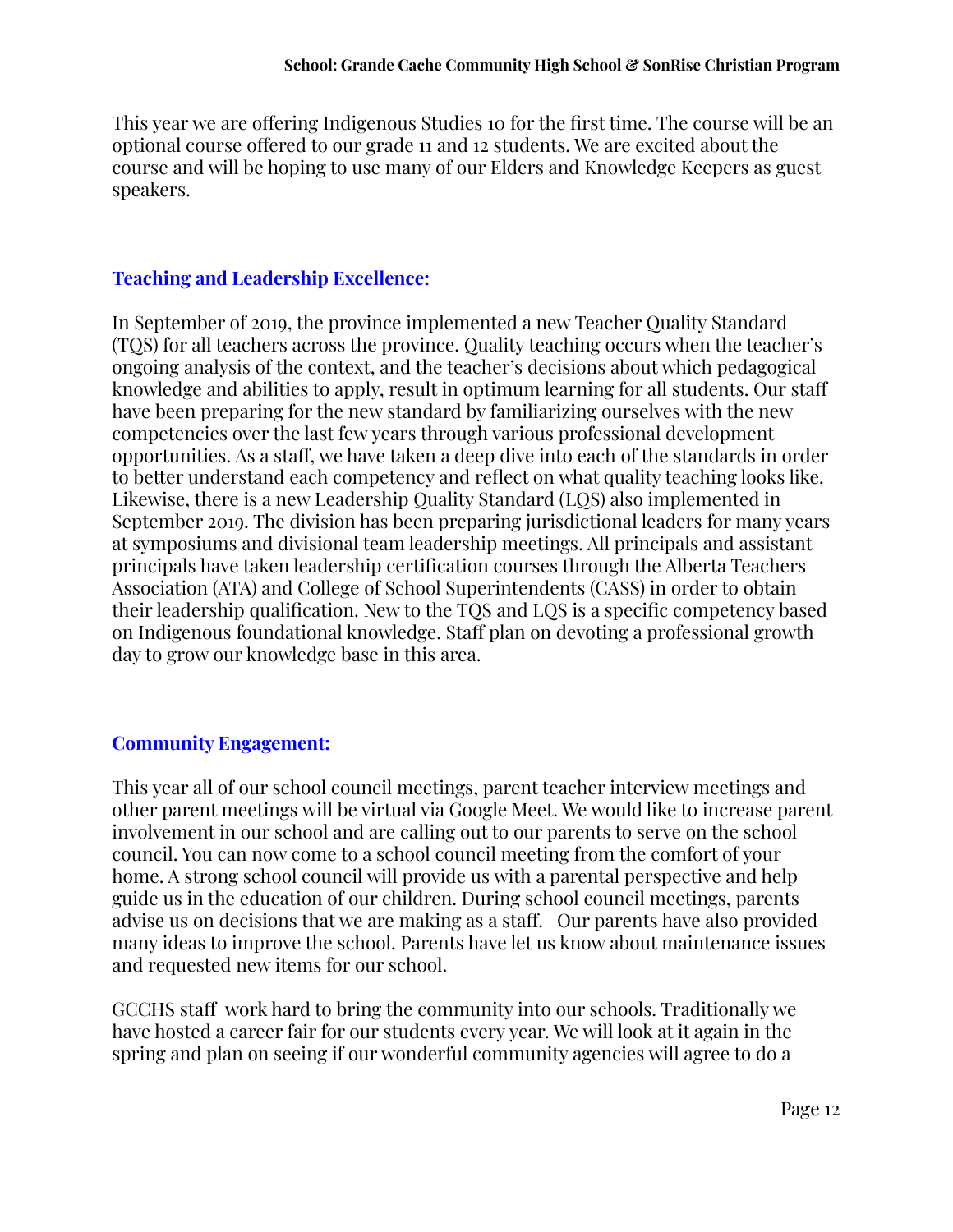meeting virtually this year. The principal along with the BEST coach and FLSC will attend community agencies meetings. We are active on social media and use Facebook and School messenger to keep stakeholders aware of our successes.

# **Instructional Focus**

Through data analysis we have identified our main instructional focus. Each year when we receive our accountability pillar results staff meets to analyze the data. We sit in small groups and pull the data apart and look for the greatest areas of need. We then share our findings back to the larger group and discuss what each group found. Our instructional focus for this year is improving literacy by focusing on reading comprehension and writing fluency. Our second focus is improving numeracy by developing a deeper number sense - basic math facts, quick-recall skills, and recognition of patterns - to succeed in all core courses.

# **SCHOOL IMPROVEMENT GOALS**

# **STUDENT GROWTH & ACHIEVEMENT**

| <b>LITERACY SMARTe GOAL 1</b>                                                                                                                                                               | <b>STRATEGIES</b>                                                                                                                                                                                                                                                                                                                                                                                                                                                                                                                                                                        |
|---------------------------------------------------------------------------------------------------------------------------------------------------------------------------------------------|------------------------------------------------------------------------------------------------------------------------------------------------------------------------------------------------------------------------------------------------------------------------------------------------------------------------------------------------------------------------------------------------------------------------------------------------------------------------------------------------------------------------------------------------------------------------------------------|
| Improve literacy by focusing on<br>the reading comprehension of all<br>students by June 2022.<br>Improve literacy by focusing on<br>the writing fluency of all students<br>by June $2022$ . | • Daily reading time will be<br>implemented into all humanities<br>classes.<br>$\bullet$ Establish a take one leave one<br>library in our gathering space.<br>• Use the SMART Reading Strategies<br>in all our classes.<br>• Establish a school-wide template<br>that teaches students how to<br>revise and edit written work.<br>• Using RADAR (Replace, Add,<br>delete and reword) revise<br>template school-wide developed<br>by Kelly Gallagher.<br>• Use the CUPS (Capitalization,<br>Usage, Punctuation, and Sentence<br>Structure) edit template<br>developed by Jeffery Friesen. |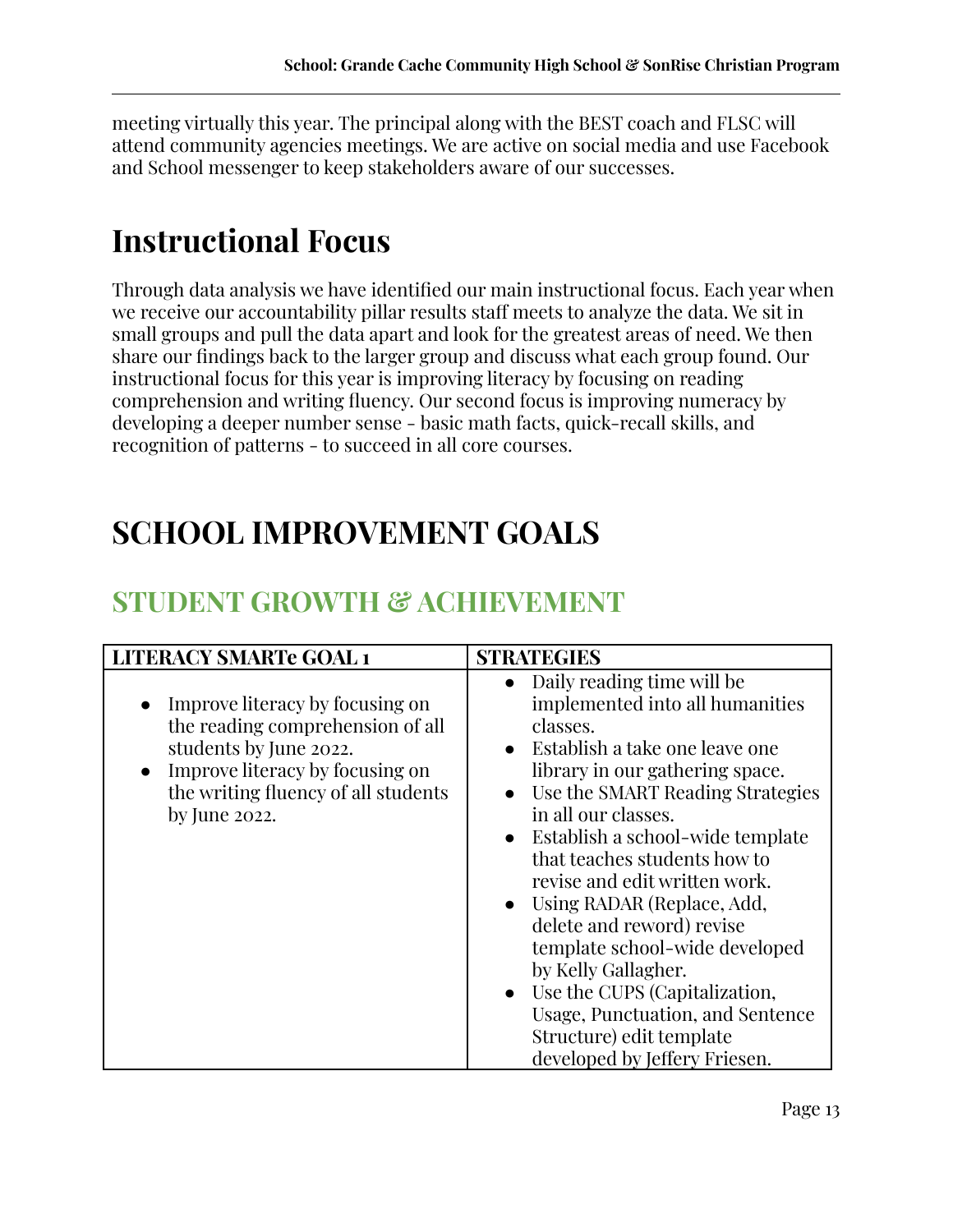| Teachers work to align<br>assessments with exemplars from<br>provincial achievement tests and<br>DIPS.<br>Use the HLATS exemplars and the<br>results of the 3Rs to establish a<br>baseline to teach editing/revising<br>and how to relate and reflect.<br>Scaffold/model our expectations<br>for our students<br>Continue the Fiction and Fantasy<br>option course at the high school<br>level.<br>Staff will work with struggling<br>readers at all levels using LLI,<br>Right to read (kindergarten and<br>Grade 1), Reading Simplified,<br><b>Really Great Reading programs</b><br>(Blast) and RAZ kids.<br>Have access to reading<br>materials/let students access the<br>library for reading materials for<br>silent reading time.<br>Encourage, utilize and push gritty<br>work like multistep problems,<br>essay writing, complex<br>calculations, uncomfortable<br>numeric response, smart reading<br>strategies<br>Continue to work with Irene<br>Heffel, our literacy consultant to<br>further improve teaching<br>strategies in the classroom.<br>"Write Like This" model writing |
|----------------------------------------------------------------------------------------------------------------------------------------------------------------------------------------------------------------------------------------------------------------------------------------------------------------------------------------------------------------------------------------------------------------------------------------------------------------------------------------------------------------------------------------------------------------------------------------------------------------------------------------------------------------------------------------------------------------------------------------------------------------------------------------------------------------------------------------------------------------------------------------------------------------------------------------------------------------------------------------------------------------------------------------------------------------------------------------------|
|                                                                                                                                                                                                                                                                                                                                                                                                                                                                                                                                                                                                                                                                                                                                                                                                                                                                                                                                                                                                                                                                                              |
|                                                                                                                                                                                                                                                                                                                                                                                                                                                                                                                                                                                                                                                                                                                                                                                                                                                                                                                                                                                                                                                                                              |
|                                                                                                                                                                                                                                                                                                                                                                                                                                                                                                                                                                                                                                                                                                                                                                                                                                                                                                                                                                                                                                                                                              |
| strategy by Kelly Gallagher.                                                                                                                                                                                                                                                                                                                                                                                                                                                                                                                                                                                                                                                                                                                                                                                                                                                                                                                                                                                                                                                                 |
|                                                                                                                                                                                                                                                                                                                                                                                                                                                                                                                                                                                                                                                                                                                                                                                                                                                                                                                                                                                                                                                                                              |
|                                                                                                                                                                                                                                                                                                                                                                                                                                                                                                                                                                                                                                                                                                                                                                                                                                                                                                                                                                                                                                                                                              |

- Teachers are actively revising assessments to match provincial testing terminology
- Pictures of student work to post virtually.
- K-6 students actively use the RAZ kids reading program in their class.
- PAT and DIP results will improve.
- Irene Heffel will consult with the teachers on areas of strengths and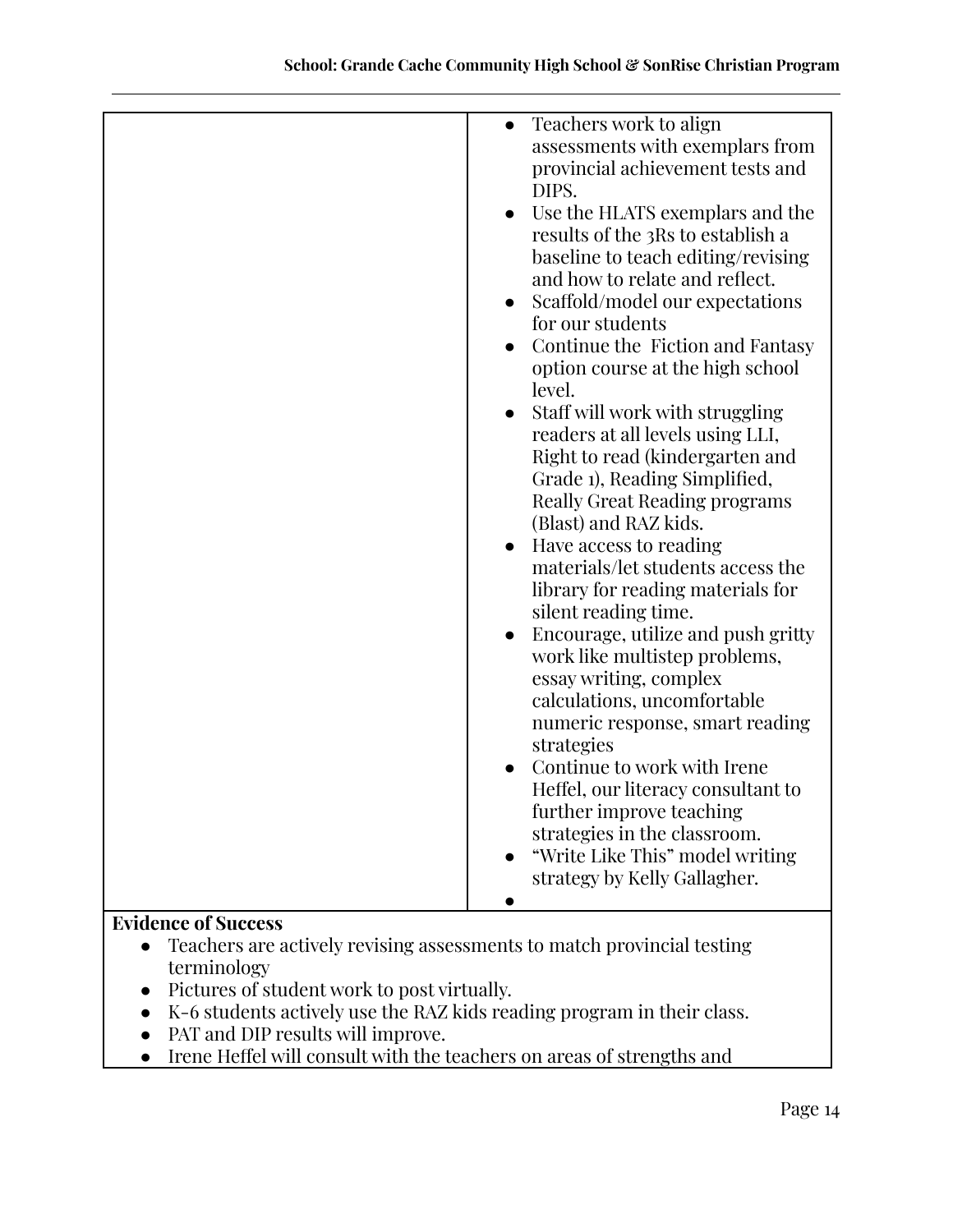- weaknesses
- Spring results of the 3Rs and HLATs.
- **●** Students demonstrate a love of reading

| <b>NUMERACY SMARTe GOAL 2</b>                                                                                                                                                                                            | <b>STRATEGIES</b>                                                                                                                                                                                                                                                                                                                                                                                                                                                                                                                                                                                         |
|--------------------------------------------------------------------------------------------------------------------------------------------------------------------------------------------------------------------------|-----------------------------------------------------------------------------------------------------------------------------------------------------------------------------------------------------------------------------------------------------------------------------------------------------------------------------------------------------------------------------------------------------------------------------------------------------------------------------------------------------------------------------------------------------------------------------------------------------------|
| By June 2022 students will develop<br>$\bullet$<br>and teachers will prioritize<br>number sense (basic mathematics)<br>facts) as it pertains to their<br>curriculum, and apply these skills<br>across all core subjects. | <b>Build mathematics resiliency</b><br>Utilization of bulletin boards<br>space to educate students how<br>math is beneficial across all<br>subject areas<br>Mathletics accounts for K-9<br><b>Jump Math in SonRise</b><br>Math 15 available for grade 10<br>students<br>Mad minutes to develop quick<br>recall<br>Ability to relate all mathematics<br>problems to real-life situations<br>Use of word problems<br>Math journaling - explanation of<br>math concepts in words<br>Numeracy across all subjects<br>Improvement of mathematical<br>confidence<br>Quick draws<br>Teacher mentorship with Geri |
|                                                                                                                                                                                                                          | Lorway working with Sonrise<br>teachers.                                                                                                                                                                                                                                                                                                                                                                                                                                                                                                                                                                  |
| $\mathbf{v}$ . $\mathbf{v}$<br>$\mathbf{a}$                                                                                                                                                                              |                                                                                                                                                                                                                                                                                                                                                                                                                                                                                                                                                                                                           |

- Improvement in Mathletics data
- Improvement of DIP and PAT data
- Less pre-teaching required in senior high science classes
- Increased enrollment in 30-level mathematics courses
- Numeracy bulletin boards are visible and engaging to students.
- Students will be more successful in math  $10C$  a due to Math 15

# **TEACHING AND LEADERSHIP**

**EDUCATION QUALITY STRATEGIES**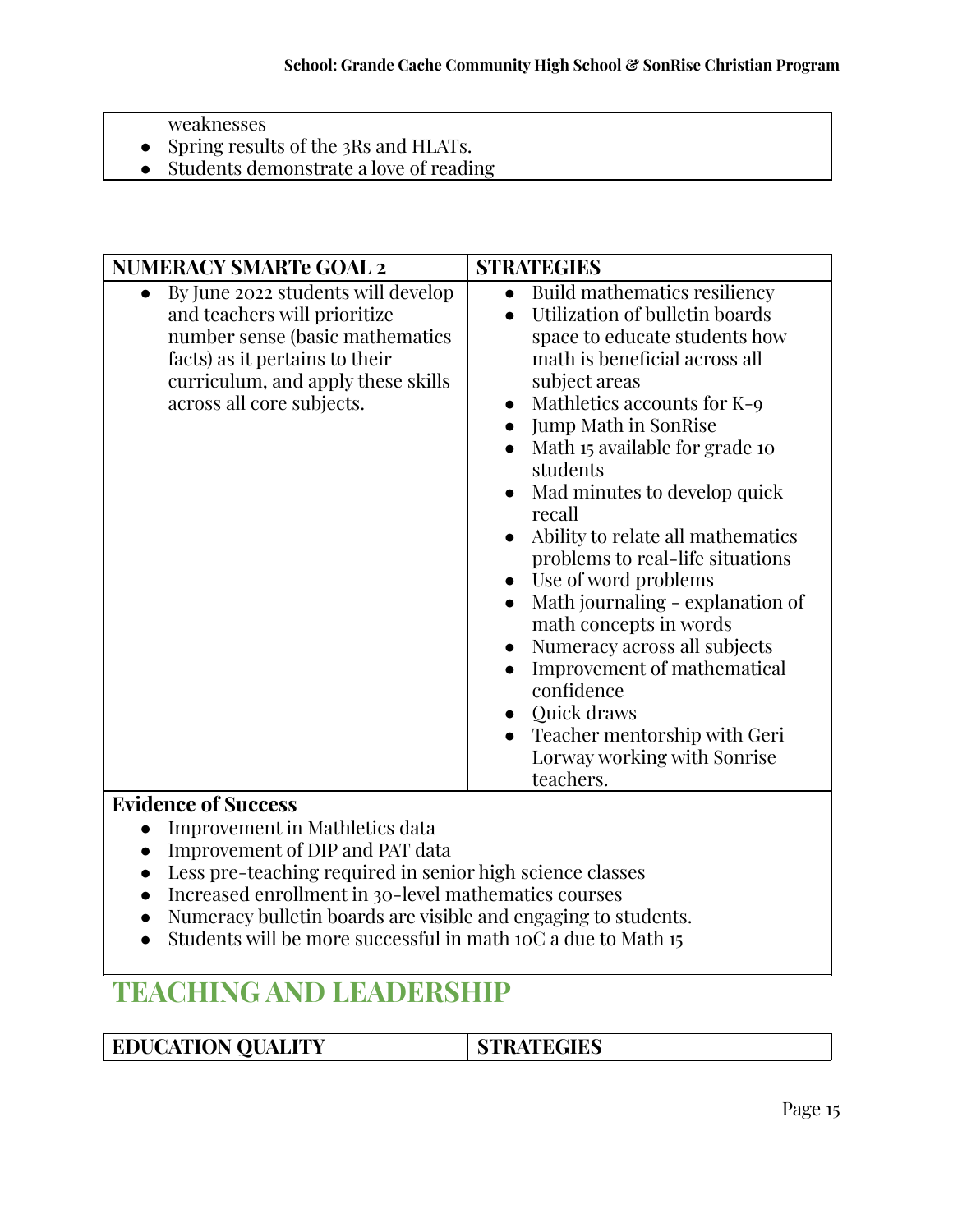| <b>SMARTe GOAL1</b>                                                                                                                                                                                                                                                        |                                                                                                                                                                                                                                                                                                                                                                                                                                                                                                                                                                                                                                                                                                                                                                                                                                                                                                                                                                                                                                                                                                                                                                                                                                                 |
|----------------------------------------------------------------------------------------------------------------------------------------------------------------------------------------------------------------------------------------------------------------------------|-------------------------------------------------------------------------------------------------------------------------------------------------------------------------------------------------------------------------------------------------------------------------------------------------------------------------------------------------------------------------------------------------------------------------------------------------------------------------------------------------------------------------------------------------------------------------------------------------------------------------------------------------------------------------------------------------------------------------------------------------------------------------------------------------------------------------------------------------------------------------------------------------------------------------------------------------------------------------------------------------------------------------------------------------------------------------------------------------------------------------------------------------------------------------------------------------------------------------------------------------|
| By June 2022 we will improve<br>$\bullet$<br>student and parent understanding<br>of realistic learner expectations<br>and how these directly relate to<br>their future career choice and<br>thus improve student interest and<br>resiliency in our ever-changing<br>world. | Relate to classwork to the world<br>$\bullet$<br>that we live in to engage students<br>positively in a way that they<br>believe that what they are<br>learning will help them to be<br>successful in the future<br>Communicate the amazing<br>$\bullet$<br>options we do offer that fall by the<br>wayside on the Accountability<br>Pillar<br>Promote post-secondary<br>programs and career pathways<br>that give students direction and a<br>goal to work towards while in our<br>building<br>Promote previous students that<br>have gone on to post-secondary<br>(bulletin board; virtual<br>conferences)<br>Teachers clearly introduce each<br>$\bullet$<br>lesson/unit/project by reviewing<br>realistic learner<br>expectations/outcomes and how<br>these directly relate to skills they<br>will need in their career choice.<br>Continue with Skills Canada as<br>$\bullet$<br>students directly learn and<br>experience trades schools,<br>instructors and journeypeople<br>Create and share an infographic<br>that helps students and parents<br>understand streaming options as<br>they relate to career pathways<br>Host a career and job fair in the<br>spring and invite our local<br>business and organizations to<br>participate. |

- Students can articulate the importance of meeting learner outcomes.
- Students recognize that learner outcomes that are difficult to relate to real-world scenarios are an opportunity to build resilience and adaptability.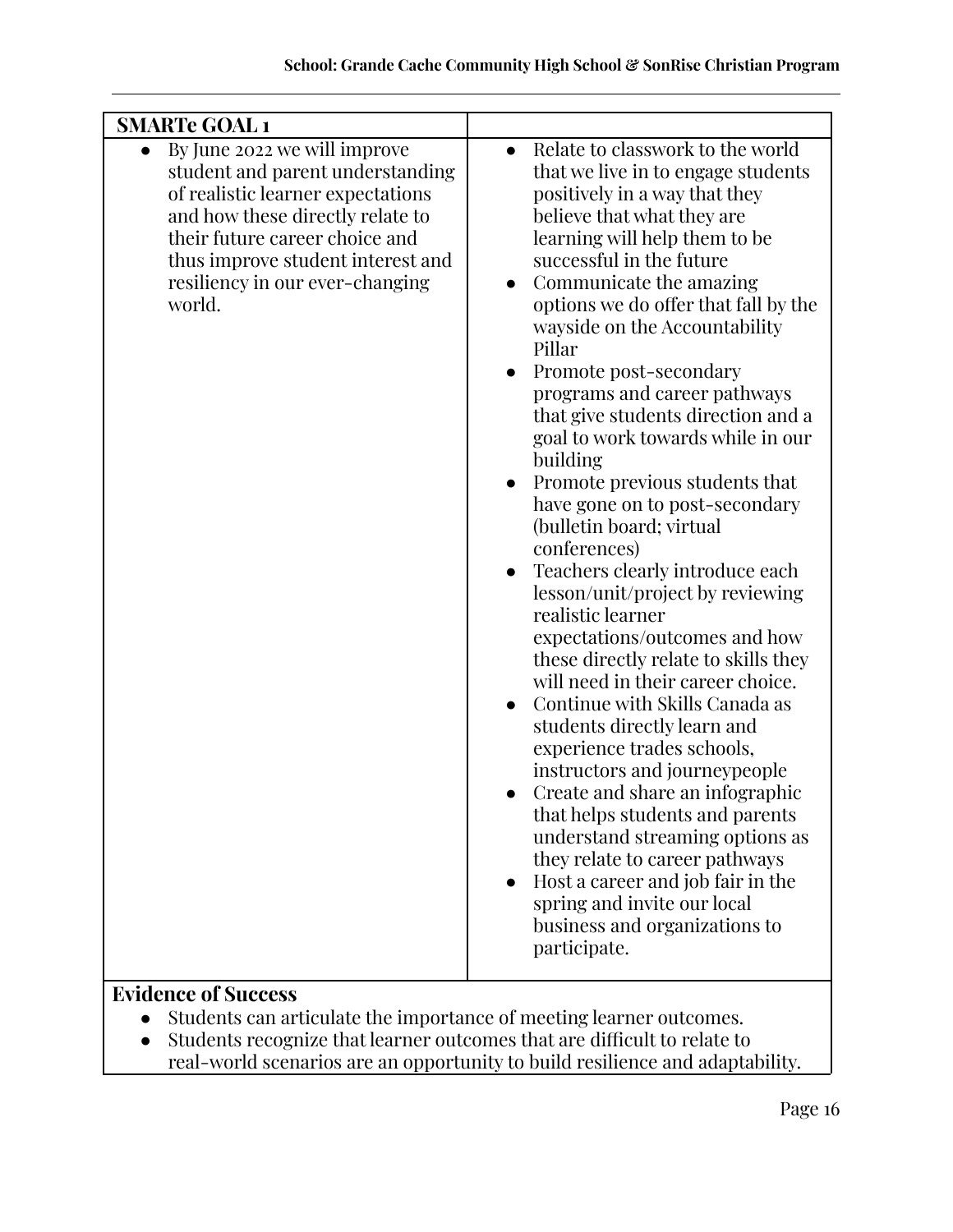- There is improvement on the accountability pillars in terms of education quality.
- Students continue to be involved in Skills Canada when available.
- Post-secondary and transition rates improve.
- Parents and students understand the different high school streams and how they affect future career pathways

| PROFESSIONAL LEARNING,<br><b>SUPERVISION and EVALUATION</b><br><b>SMARTe GOAL 2</b>                  | <b>STRATEGIES</b>                                                                                                                                                                                                                                                                                                                                                                                                                                                                                                                                                                                                                                                                                                                                                                                                                                                   |
|------------------------------------------------------------------------------------------------------|---------------------------------------------------------------------------------------------------------------------------------------------------------------------------------------------------------------------------------------------------------------------------------------------------------------------------------------------------------------------------------------------------------------------------------------------------------------------------------------------------------------------------------------------------------------------------------------------------------------------------------------------------------------------------------------------------------------------------------------------------------------------------------------------------------------------------------------------------------------------|
| To create a culture of learning<br>$\bullet$<br>and collaboration with all staff by<br>June 30 2022. | Having the opportunities to share<br>$\bullet$<br>knowledge with others especially<br>strategies for teaching through<br>the gaps of learning<br>PG days that support FASD<br>strategies.<br>PG days that support Indigenous<br>stakeholders engagement.<br>Encourage staff to do<br>intervisitation or class audits with<br>the support admin.<br>Staff members and lead teachers<br>will lead sections of our PG days.<br>Increase internal funding for<br>$\bullet$<br>CUPE to offer more PG in areas of<br>need.<br>Create a collaborative google drive<br>contained on the S drive in school<br>for each subject area.<br>PD day where we get together<br>with our subject area and put<br>shared materials for everyone to<br>view and copy with all high<br>schools virtually.<br>Group grade meeting ISP meeting<br>with TA's and teacher to<br>collaborate |
| <b>Evidence of Success</b>                                                                           |                                                                                                                                                                                                                                                                                                                                                                                                                                                                                                                                                                                                                                                                                                                                                                                                                                                                     |

● Expansion of teaching repertoire for teachers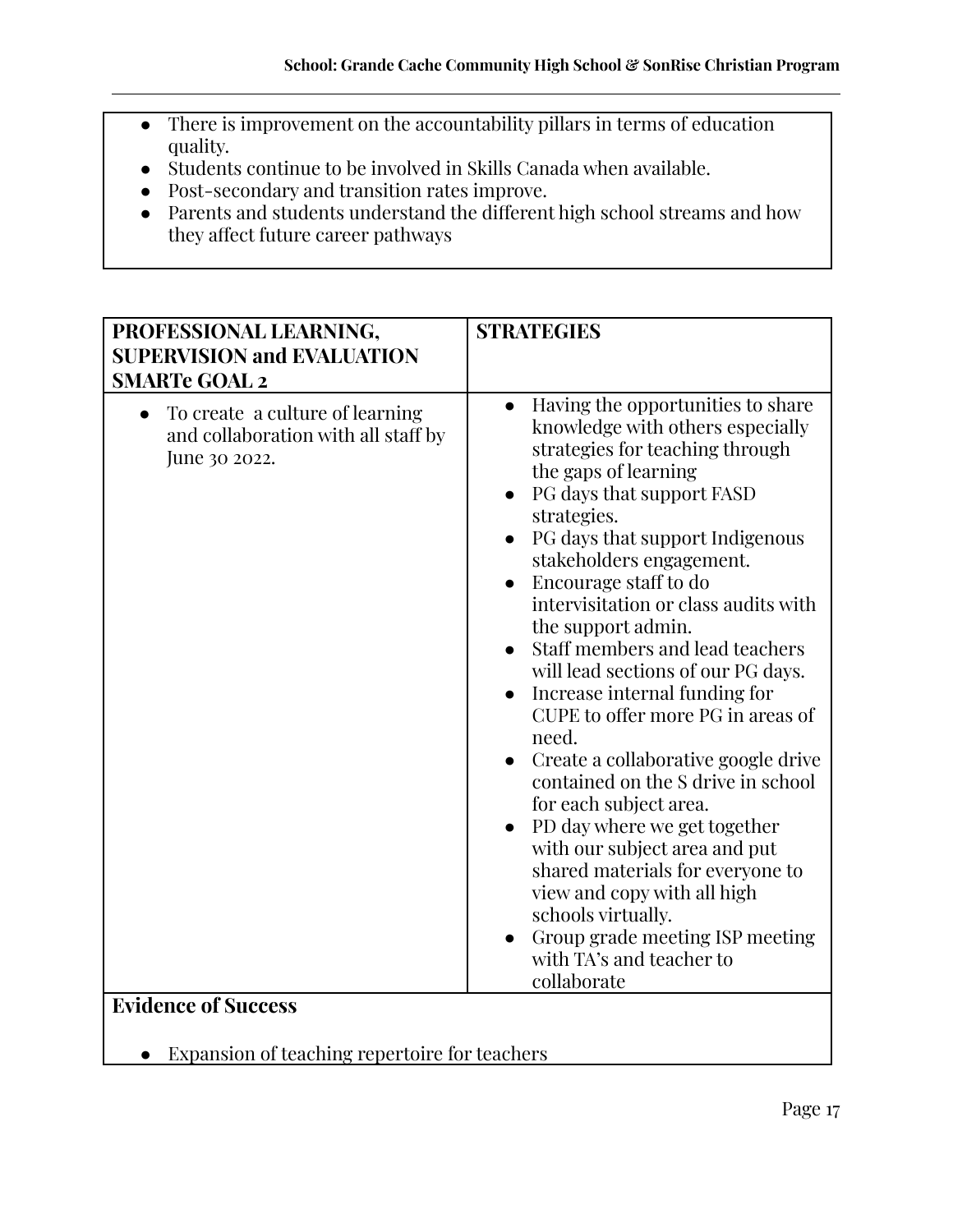- Improvement/increase of skill set
- Teachers have visited other classes and gained knowledge and skills during intervisitation.

# **LEARNING SUPPORTS**

| <b>SAFE AND CARING</b>                                                                                                                                                                      | <b>STRATEGIES</b>                                                                                                                                                                                                                                                                                                                                                                                                                                                                                                                                                                                                                                                                                                                                                                                                                                                                                                                                                                                                                                                                                                                       |
|---------------------------------------------------------------------------------------------------------------------------------------------------------------------------------------------|-----------------------------------------------------------------------------------------------------------------------------------------------------------------------------------------------------------------------------------------------------------------------------------------------------------------------------------------------------------------------------------------------------------------------------------------------------------------------------------------------------------------------------------------------------------------------------------------------------------------------------------------------------------------------------------------------------------------------------------------------------------------------------------------------------------------------------------------------------------------------------------------------------------------------------------------------------------------------------------------------------------------------------------------------------------------------------------------------------------------------------------------|
| <b>SMARTe GOAL1</b>                                                                                                                                                                         |                                                                                                                                                                                                                                                                                                                                                                                                                                                                                                                                                                                                                                                                                                                                                                                                                                                                                                                                                                                                                                                                                                                                         |
| Increase positive coping skills to<br>$\bullet$<br>reduce anxiety and depression by<br>creating positive relationships and<br>a sense of belonging to our school<br>community by June 2022. | Create a cross grade secret pal<br>$\bullet$<br>exchange: each class would be<br>assigned another class in the<br>school, and within that assigned a<br>student(s) that they would write a<br>nice message, letter, or make<br>something for the student to help<br>foster belonging in the school<br>community<br>Super buddy program in SonRise<br>$\bullet$<br><b>BEST</b> class presentations<br>$\bullet$<br>Safe caring quiet spaces.<br>Fun days and spirit<br>$\bullet$<br>weeks/competition<br>Extracurricular sports<br>$\bullet$<br>Extracurricular groups/ arts<br>$\bullet$<br>Bring back Student council<br>Google form survey entire school<br>$\bullet$<br>to ask students what they would<br>like to see.<br>Music/videos in hallways during<br>$\bullet$<br>morning/after school/breaks<br>Utilize our School Team meetings<br>$\bullet$<br>weekly for proactive discussion<br>regarding students we are worried<br>about. (School team consists of<br>Principal, Assistant Principal,<br>Academic Counselor, Learning<br><b>Support Teacher, Family School</b><br>Liaison and BEST coach)<br>Advocate with community |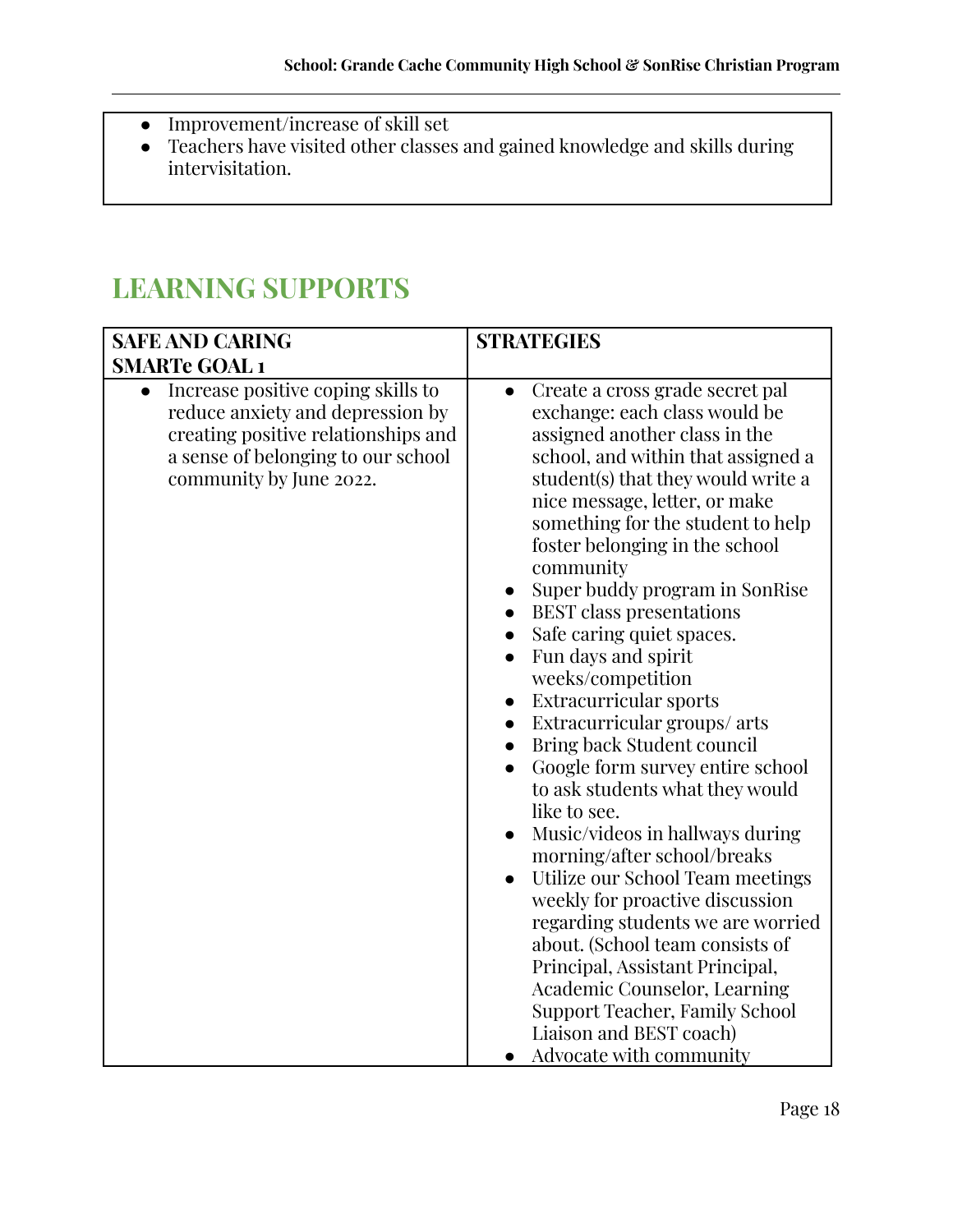| agencies for a wrap-around           |
|--------------------------------------|
| approach to mental health.           |
| Principal, FSLC and BEST coach       |
|                                      |
| to attend interagency meetings.      |
| Safety plans are built for students  |
| who require them.                    |
| Students are encouraged to be        |
| self-aware and advocate for          |
| themselves when they require         |
| help self-regulating.                |
| Share school and community           |
| wellness activities through          |
|                                      |
| Facebook, announcements and          |
| school messenger.                    |
| Support students who are             |
| isolating via Google Classroom.      |
| Clear and continuous                 |
| communication with students,         |
| parents and community members        |
| about Google classroom.              |
| Support Staff wellness to aid in     |
|                                      |
| teachers' mental and physical well   |
| being. Wellness Wednesdays -         |
| staff yoga.                          |
| Great big Move with                  |
| ParticiPaction encouraged for        |
| students, families and staff.        |
| Establish a school wide snack        |
| program where bins are available     |
| in all classrooms for students who   |
| need it. The bins are filled daily   |
| when needed.                         |
| Breakfast is offered to all students |
|                                      |
| in our building.                     |
| Advocate with community<br>$\bullet$ |
| agencies for a wrap-around           |
| approach to mental health.           |
| Principal, FSLC and BEST coach       |
| to attend interagency meetings.      |
| Safety plans are built for students  |
| who require them.                    |
| SonRise has monthly assemblies       |
| with discussion on initiative,       |
|                                      |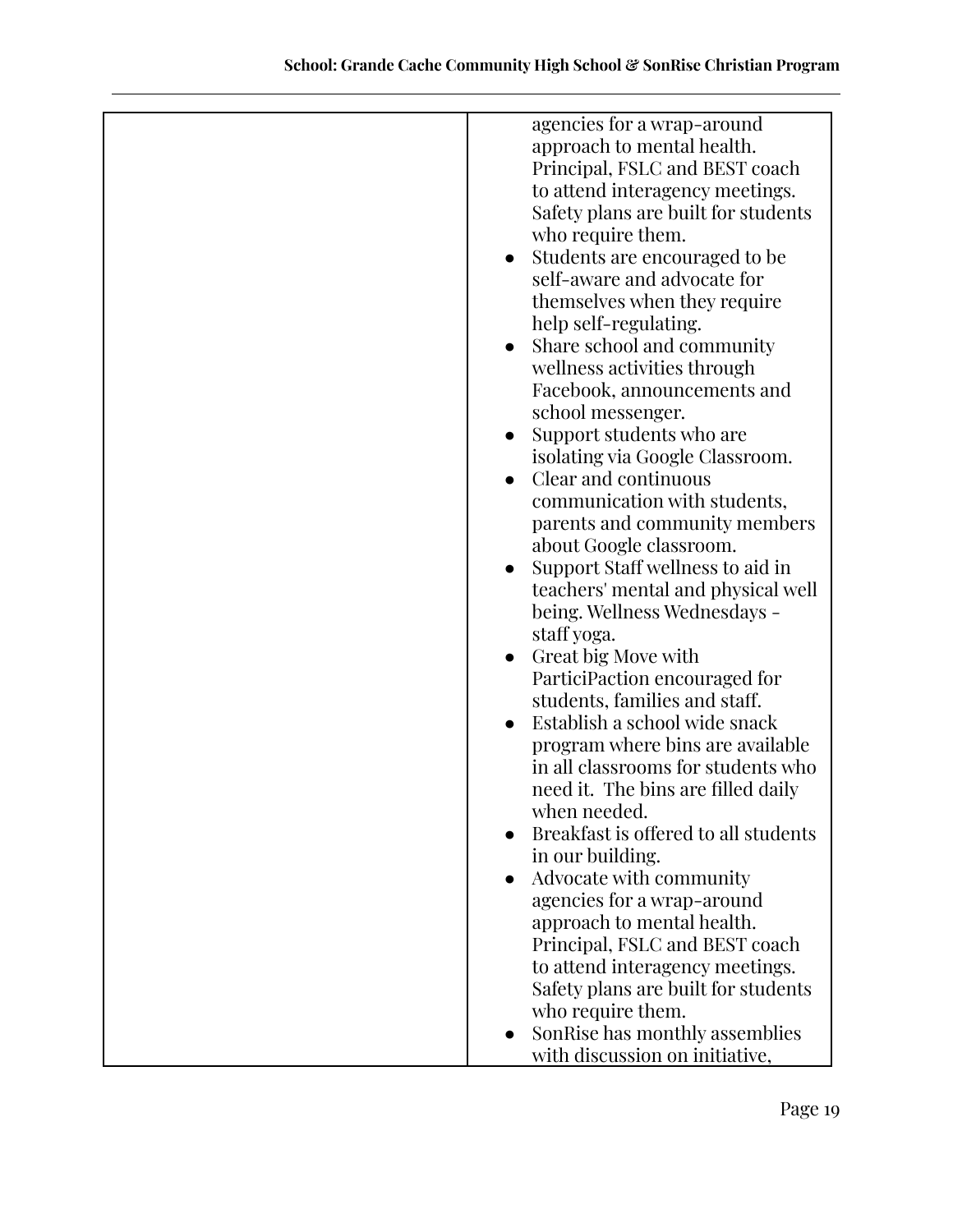| kindness, respect and<br>responsibility. |
|------------------------------------------|
|                                          |

- Students begin to feel a sense of belonging within the school with peers and other teachers that they may not have class with.
- School team meets weekly to discuss and support students who may require intervention.
- We see success with the students we speak about at our weekly school team meetings.
- Wrap around approach is occurring for students who require mental help.
- Breakfast and the snack program are being utilized regularly by students.
- Physical self regulation spaces are created and students are conscientiously using them to regulate when they need to.
- Accountability Pillar data will show an improvement in a safe and caring environment.

| <b>STUDENT INCLUSION AND</b><br><b>ACCESS TO SUPPORTS AND</b><br><b>SERVICES</b><br><b>SMARTe GOAL 2</b>                     | <b>STRATEGIES</b>                                                                                                                                                                                                                                                                                                                                                                                                                                                                                                                                          |
|------------------------------------------------------------------------------------------------------------------------------|------------------------------------------------------------------------------------------------------------------------------------------------------------------------------------------------------------------------------------------------------------------------------------------------------------------------------------------------------------------------------------------------------------------------------------------------------------------------------------------------------------------------------------------------------------|
| Improve and enhance student<br>achievement by providing<br>increased access to inclusive<br>support services (by June 2022). | Edtech and LST will complete and<br>administer training for students<br>and staff to better access and<br>utilize Read and Write for Google<br>Chrome and other extensions to<br>better aid students who require<br>support.<br>Work in collaboration with<br>community agencies to provide<br>wrap-around supports.<br>Use and promote the resources we<br>already have - make support more<br>global - improve readability and<br>accessibility<br>Community links on the school<br>website so that we are a "hub" of<br>intel (mental health resources, |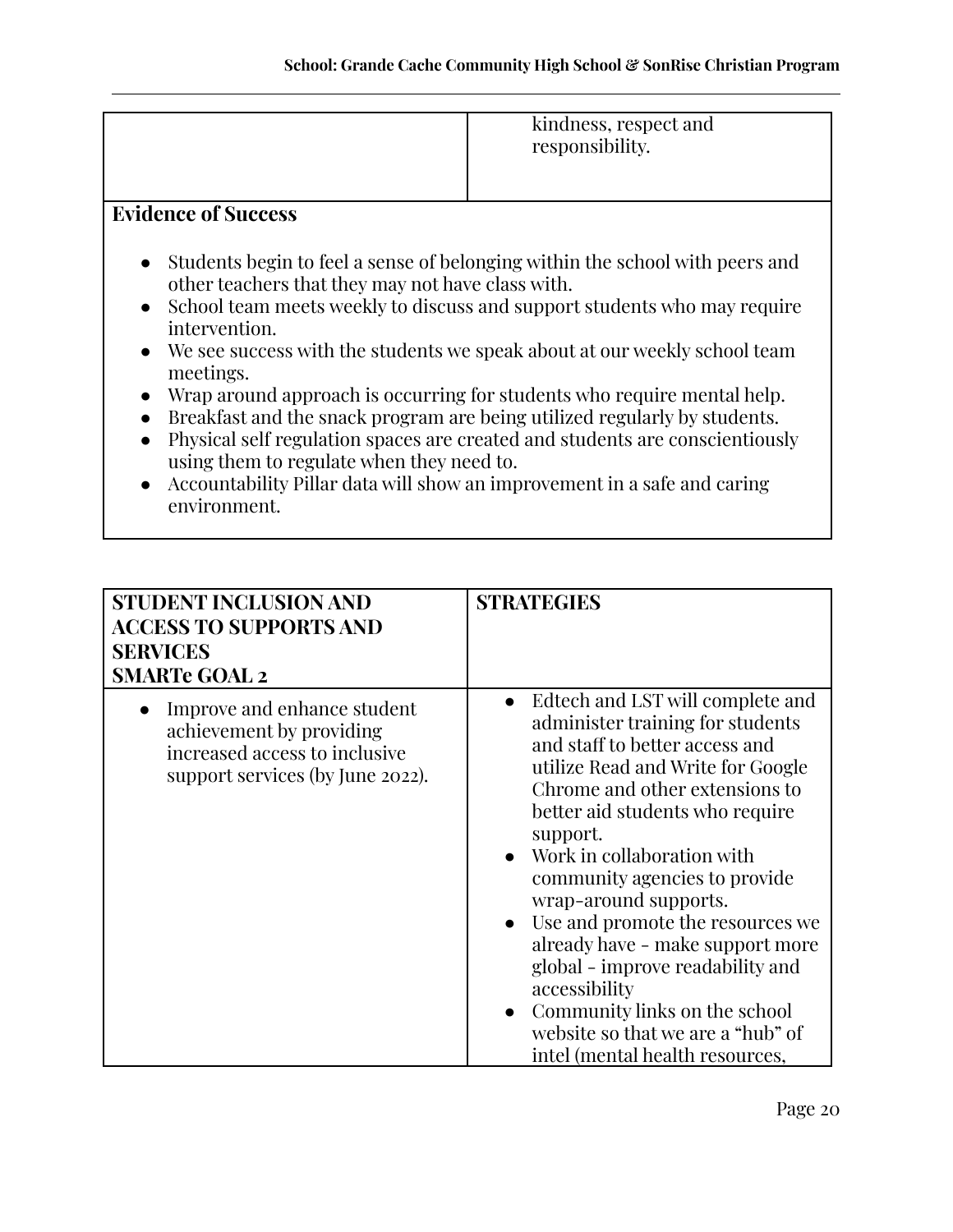| technology)                         |
|-------------------------------------|
| o PSSST World, Media                |
| Smarts, Do You Have a               |
| Concern?                            |
| Include a quick checklist for       |
| teachers - to see if a student has  |
| the option/permission for           |
| accommodations such as a reader     |
| or a scribe, access to a laptop,    |
| word prediction software,           |
| etcetera (available in student ISP  |
| documents)                          |
| Use BEST and FSLC as supports in    |
| classrooms for anxiety,             |
| relationship building, extra help   |
| in classrooms to make               |
| connections with students, not      |
| necessarily in a counselling role,  |
| in a "getting to know you better"   |
| role.                               |
| LST can provide coverage in order   |
| for teachers and educational        |
| assistants to meet and collaborate. |

- Increased student/staff use of technologies
	- o Read to Write Gold, Read and Write for Google Chrome (chrome extension), Mercury Reader (The **Mercury Reader** extension for Chrome removes ads and distractions, leaving only text and images for a clean and consistent reading view on every site.)
- Our inclusive support services are being used on a regular basis
- Students show increased comfort level with staff in classrooms and elsewhere
- Relationship building is evident between students and staff of our school community.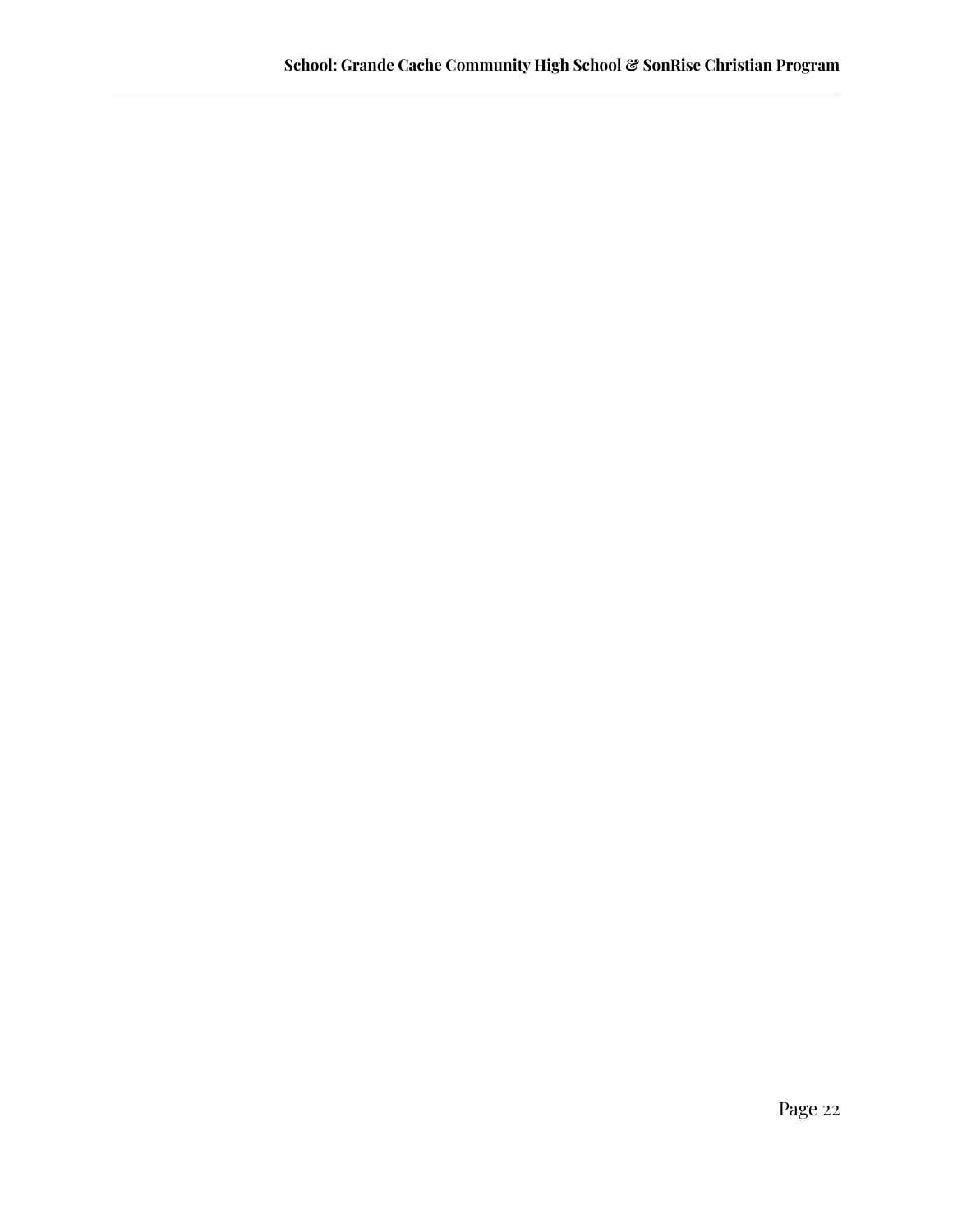### **Professional Growth**

Professional Learning responds to and reflects individual, school and district needs · supports both short and long-term goals · includes on-going self-assessment and reflection · reflects a commitment to continuous professional growth · provides opportunities for collaboration· improves practice to enhance student learning.

#### **We believe professional learning is the responsibility of the individual, school and division.**

Data guides the decisions in both the division and the school. Your data analysis assists you in setting SMARTe goals for your school and for staff professional growth as articulated in your School Continuous Improvement Plan (SCIP). The professional learning needs that your instructional leadership team identify should stem from the data analysis that was completed.

#### **Instructional Leadership Team**

Your Instructional Leadership Team is the group that will help design and deliver the professional learning activities throughout the year. When planning for professional learning, you must consider how the learning will target the needs identified above and what evidence you will see in classrooms both in teaching practice and student learning.

#### **Division Professional Learning Days**

This section is where you will plan the details of your professional learning dates. Professional Learning dates should explore teaching and learning strategies focused on those areas identified in your data.

| Date              | <b>Focus</b>                                         | <b>Audience</b>             | <b>Activities Planned</b>                                                                                            |
|-------------------|------------------------------------------------------|-----------------------------|----------------------------------------------------------------------------------------------------------------------|
| September 1, 2021 | Numeracy,<br>Literacy, and<br>Health and<br>Wellness | Teaching &<br>Support Staff | Kick Off Event                                                                                                       |
| October 22, 2021  | Data and<br>Instructional<br>Focus                   | <b>Teaching Staff</b>       | Data gap analysis:<br>parent/teacher/<br>student.                                                                    |
|                   | FASD                                                 | <b>CUPE</b>                 | Division provided                                                                                                    |
| December 3, 2022  | <b>FASD</b><br><b>FMNI</b>                           | Teaching &<br>Support Staff | <b>FASD</b> network<br>presentations Half<br>day<br>Watching AWN video<br>Khan<br>Communication<br>working with EA's |
| March 4, 2022     | FASD<br><b>Literacy Focus</b>                        | <b>Teaching Staff</b>       | <b>FASD network</b><br>presentations Half<br>day. Strategies and                                                     |